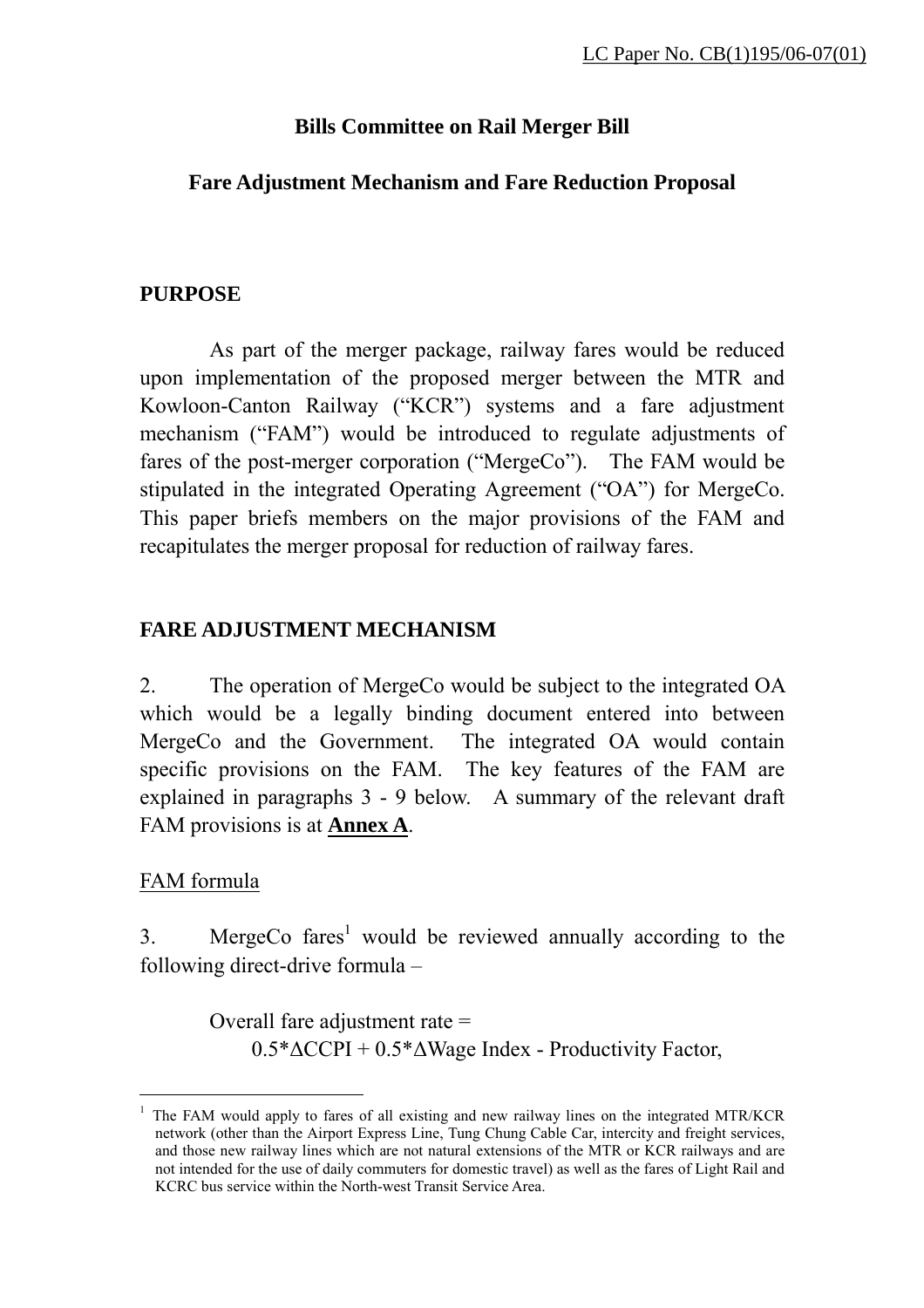where ∆CCPI is the rate of change in the composite Consumer Price Index and ∆Wage Index is the rate of change in the Nominal Wage Index (Transport Services), both measured up to the end of the year preceding the year in which the relevant annual fare review is conducted. These two indices are published data of the Census & Statistics Department and are objective and verifiable.

4. The productivity factor would be a pre-agreed fixed number. It would have a value of  $0.1\%$  starting from the  $6<sup>th</sup>$  year of the rail merger. This figure has been determined taking account of the fact thatthe scope for productivity gain would be limited due to heavy investment by MergeCo, particularly as the railway network is expanding. It will only be applied from the  $6<sup>th</sup>$  year because MergeCo would be returning the initial productivity benefits of the Merger to passengers by way of a fare reduction immediately upon the rail merger before it could fully realize the benefits of the synergies identified.

# Independent third party certifications

5. Before implementation of any fare adjustments under the FAM, MergeCo would be required to provide the Government with two independent third party certifications certifying that the fare adjustments are in compliance with the FAM. The independent experts to be appointed by MergeCo for this purpose have to be or were qualified for appointment as an auditor under the Professional Accountants Ordinance (Cap.50). The selection of one of the two independent experts would be subject to agreement between MergeCo and the Government.

# Annual fare review cycle

6. Fares would be reviewed under a fixed cycle on an annual basis under the FAM. In line with the established practice of the MTR Corporation Limited, fare reviews would be conducted in the second quarter of the year and fare adjustments, if any, would be implemented in the middle of the relevant year, subject to compliance with the relevant FAM procedures and certifications.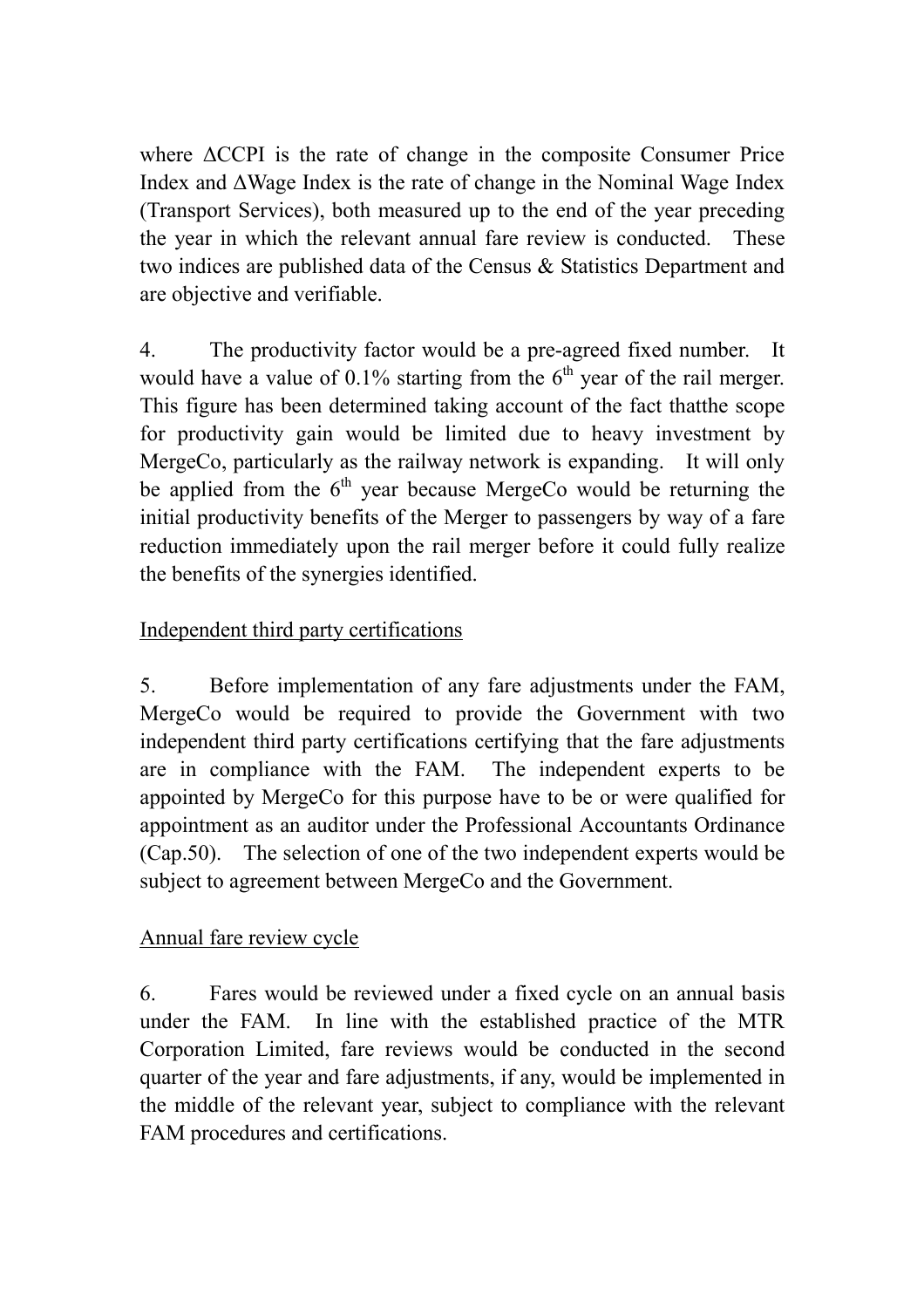7. As provided for in the existing OA, MergeCo would be required to formally notify the Panel on Transport of the Legislative Council ("LegCo") and the Transport Advisory Committee ("TAC") within a reasonable period prior to implementation of the new fares.

# Trigger mechanism

8. In any given year, a fare adjustment would only be triggered if the overall fare adjustment rate is  $1.5\%$  or more, or  $-1.5\%$  or less. The unadjusted percentage would be carried over to the next annual fare review.

## Review of the FAM

 $\overline{a}$ 

9. The FAM would be subject to review every five years upon request by either MergeCo or the Government.

## **FARE REDUCTION PROPOSAL**

10. Under the merger package, the fare reduction proposal would include the following elements:

- (a) abolition of second boarding charge ranging from \$1 to \$7;
- (b) global fare reduction of \$0.20 for all Octopus card users paying full fares<sup>2</sup>;
- (c) an extra \$1 reduction for journeys charging \$12 or above;
- (d) for all journeys charging \$12 or above, if (a), (b) and (c) above when combined result in less than a 10% reduction, there would be a further reduction to achieve a minimum of 10% reduction for all those journeys<sup>3</sup>; and
- (e) for all journeys charging between \$8.50 and \$11.90, if (a) and (b) above when combined result in less than a 5% reduction, there would be a further reduction to achieve a minimum of 5% reduction for all those journeys<sup>4</sup>.

<sup>2</sup> The global fare reduction will be reduced by the corresponding concessionary rates for specific passenger categories enjoying concession, e.g. \$0.1 for children as they enjoy 50% concessionary  $fares.$ <sup>3</sup> Eq. S

For Single Journey Tickets, this would subject to the rounding of the fares.

<sup>4</sup> For Single Journey Tickets, this would subject to the rounding of the fares.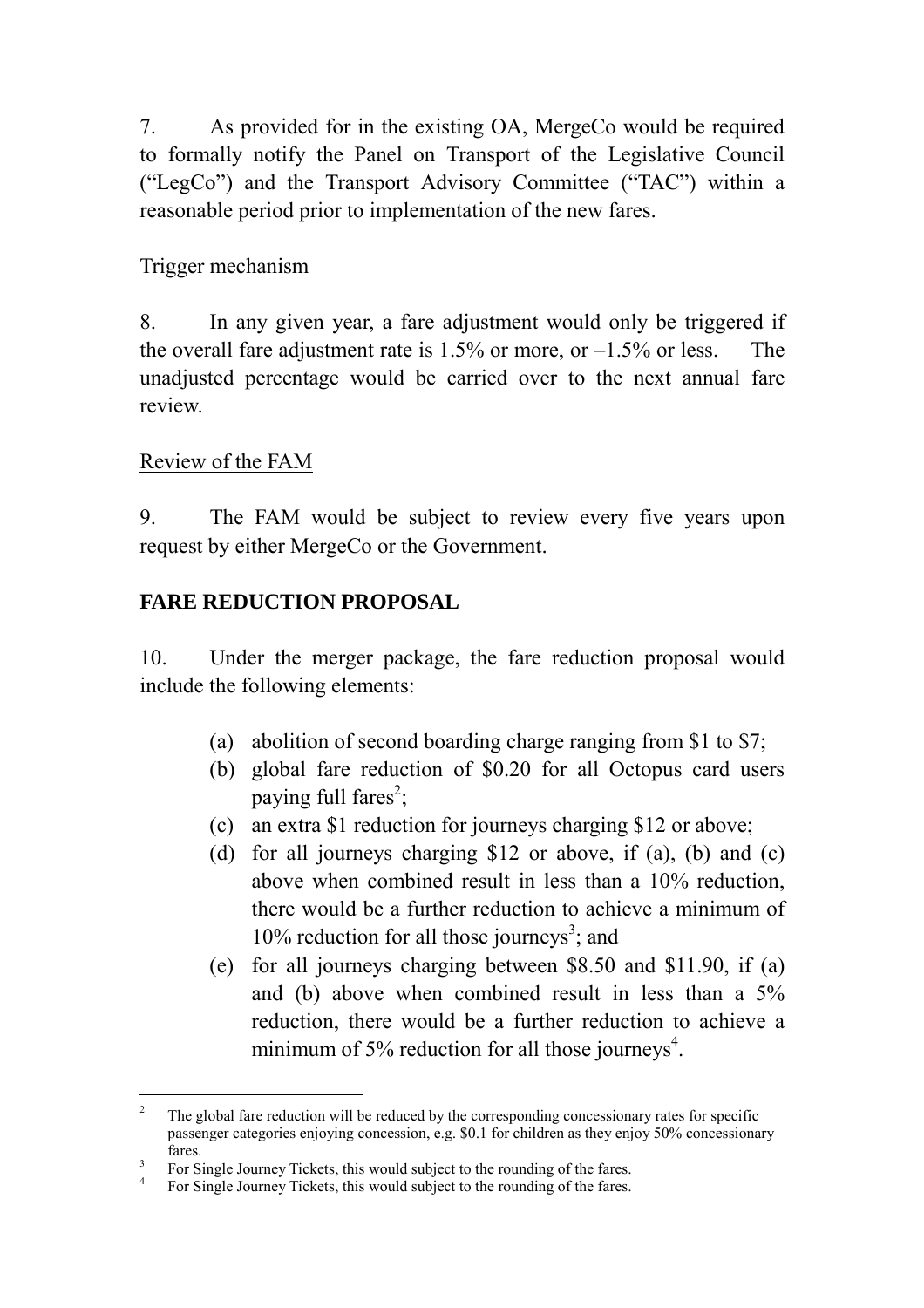11. The proposed fare reduction is made possible by synergies to be achieved as a result of the merger. In gist, there would be a minimum of a 10% fare reduction for all passengers travelling on journeys with fares at \$12 or above, and a minimum of a 5% fare reduction for all passengers travelling on journeys with fares between \$8.50 and \$11.90. In overall terms, a total of 2.8 million daily rail trips would benefit from fare reduction from Day One of the merger. About 340,000 of them would benefit from a minimum of a 10% fare reduction and another 1.16 million would benefit from a minimum of 5% up to 10% fare reduction.

12. According to the merger terms<sup>5</sup> there would be no fare increase for 24 months from the date of the signing of the non-binding Memorandum of Understanding between MTR Corporation Limited and the Government. MergeCo would also provide a concessionary fare of \$2 per trip in the first 12 months after the rail merger for senior citizens travelling on the railway network on Sundays and public holidays. The existing student fare discount would be maintained, i.e. students would continue to enjoy half fares when travelling on the MTR.

# **SUPPLEMENTARY INFORMATION**

13. To facilitate reference by Members, we have consolidated and summarised our written replies and supplementary information in relation to questions and concerns of members on the FAM and fare reduction proposal which we sent to LegCo Secretariat in the past months. The details are at **Annex B**.

Environment, Transport and Works Bureau 31 October 2006

 $\overline{a}$ 

<sup>5</sup> The proposed fare reduction would apply to all existing domestic MTR and KCR railways except Airport Express Line, Lo Wu and Light Rail services.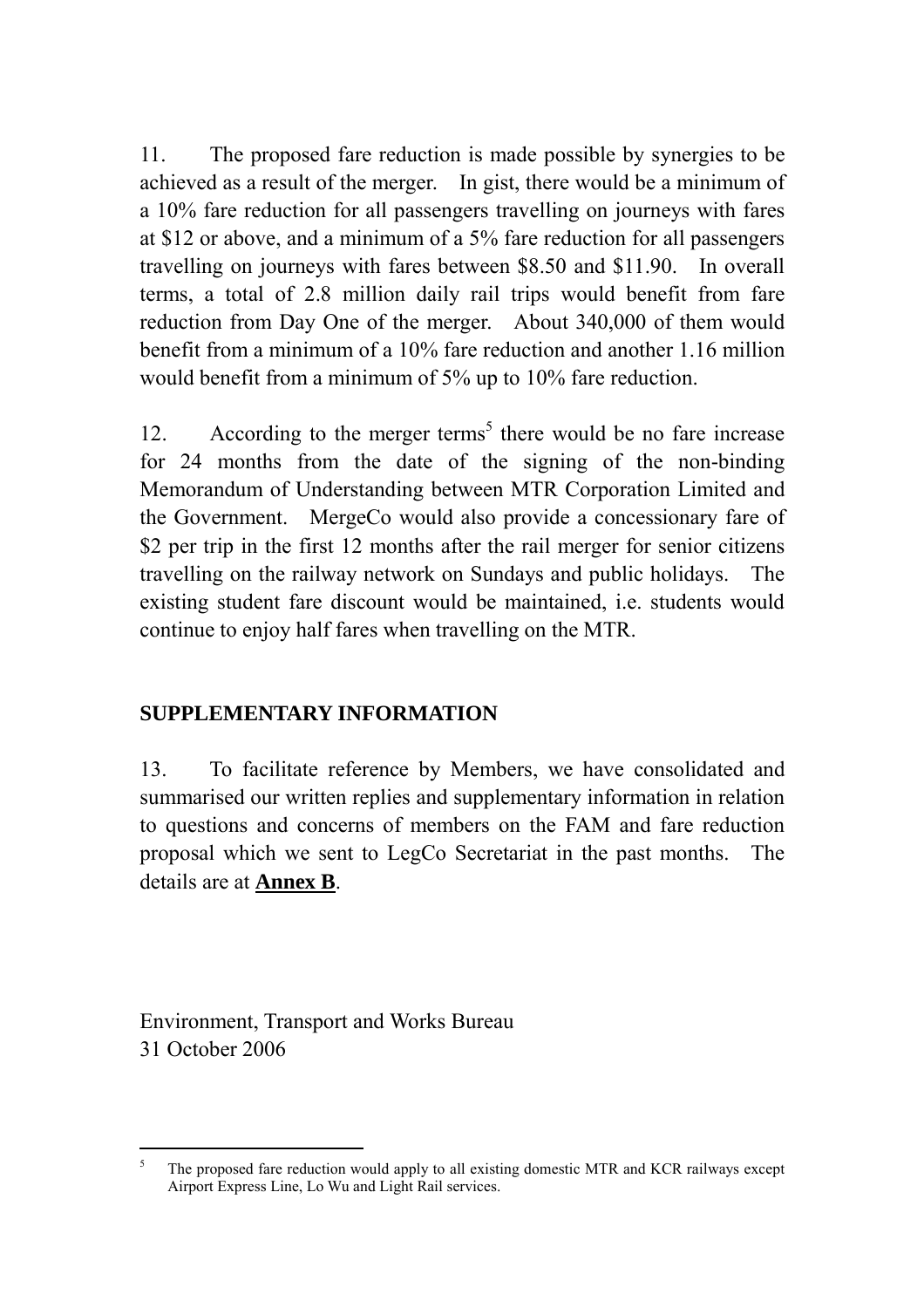#### **Annex A**

# **Summary of major provisions on Fare Regulation in the draft integrated Operating Agreement**

#### **Fare Adjustment Mechanism ("FAM")**

- 1. Annual fare reviews and adjustments
- 1.1 Fares of the post-merger corporation ("MergeCo") which are subject to the FAM ("Controlled Fares") shall be reviewed and adjusted annually according to the following formula:

 overall fare adjustment rate = 0.5\*∆CCPI + 0.5\*∆Wage Index - Productivity Factor,

 where ∆CCPI is rate of change in the composite Consumer Price Index ("CCPI") and ∆Wage Index is rate of change in Nominal Wage Index (Transport Sector) ("Wage Index") published by the Census and Statistics Department.

- 1.2 For a fare review conducted in a particular year, ∆CCPI shall be the year-on-year percentage change in CCPI for December of the preceding year and ∆Wage Index shall be the year-on-year percentage change in the Wage Index for the fourth quarter of the preceding year.
- 1.3 The value of the productivity factor shall be 0.1% starting from the date of the  $5<sup>th</sup>$  anniversary of the merger implementation date. It shall be zero during the period before then.
- 1.4 The weighted average of all Controlled Fares after an adjustment according to the FAM shall be adjusted by the weighted average of all Controlled Fares before the adjustment multiplied by a factor of  $1 +$  the overall fare adjustment rate. The weighted average of all Controlled Fares shall be weighted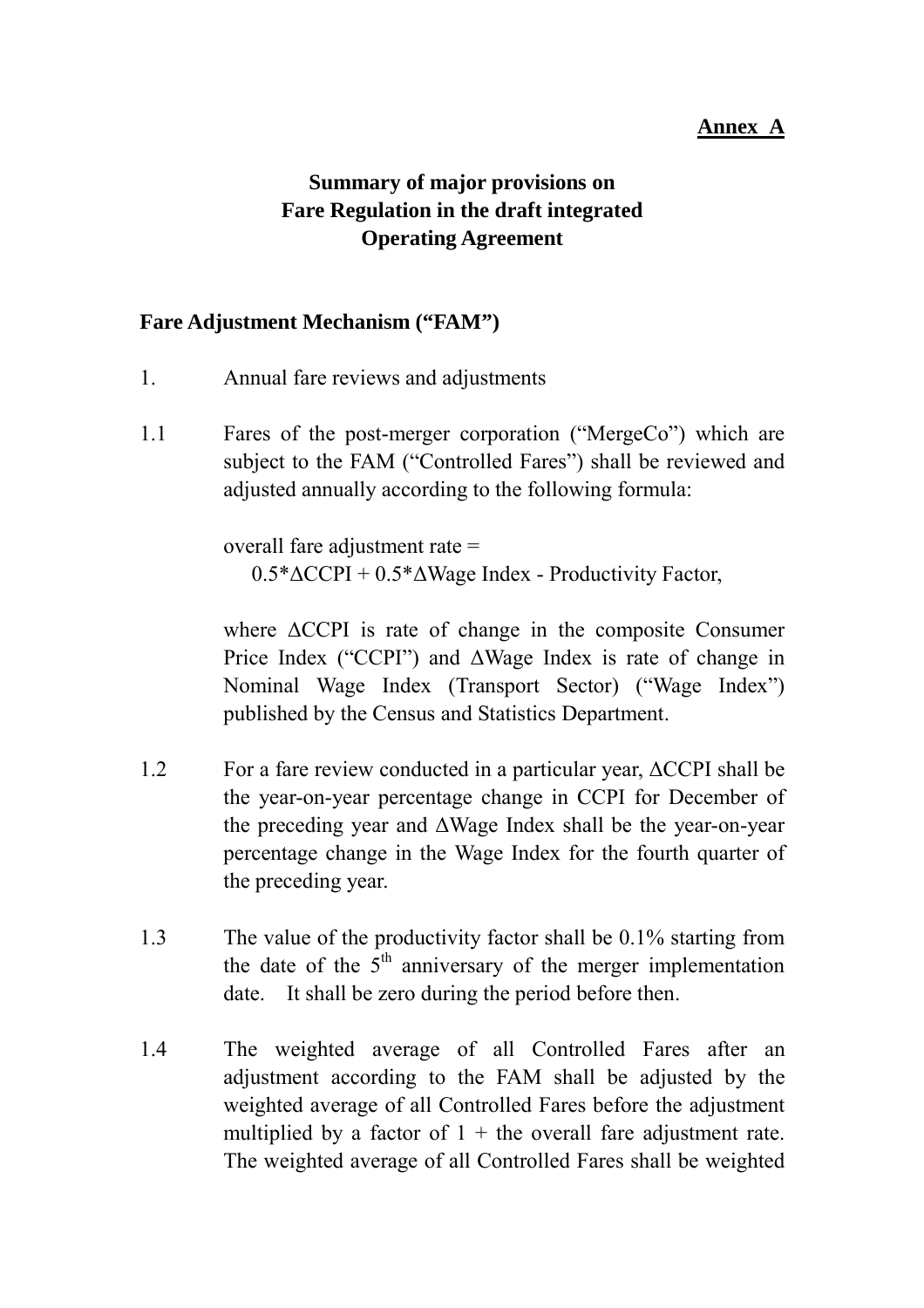based on the passenger journeys actually made during the period from 1 January up to 31 December (both dates inclusive) of the year preceding the year in which the fare review is conducted.

- 1.5 All fares of the MTR and KCR existing services and new railway lines are Controlled Fares, with the exception of the fares of:
	- (a) Airport Express Line;
	- (b) Tung Chung Cable Car;
	- (c) intercity passenger and freight services;
	- (d) promotional fares; and
	- (e) those new railway lines which are not natural extension of the MTR or KCR and are not intended for the use by daily commuters for domestic travel.

 Whether the fares of the new railway lines mentioned in sub-paragraph (e) above are Controlled Fares shall be agreed between Government and MergeCo on a case by case basis.

- 1.6 Any adjustment to Controlled Fares shall take effect only after MergeCo has complied with all FAM provisions. Subject to paragraph 3 below, the fare adjustment shall be implemented during the month of June in the year in which the fare review is conducted.
- 1.7 In the event that either or both of the CCPI and the Wage Index cease to be produced and published by the Government, or if material changes are made to the basis on which any of these indices are calculated, MergeCo and the Government shall consult promptly with a view to agreeing the basis on which ∆CCPI and ∆Wage Index in the fare adjustment formula would be calculated in relation to future adjustments of Controlled Fares and with the objective of establishing a calculation methodology that is as close as possible in substance to that which would have otherwise applied.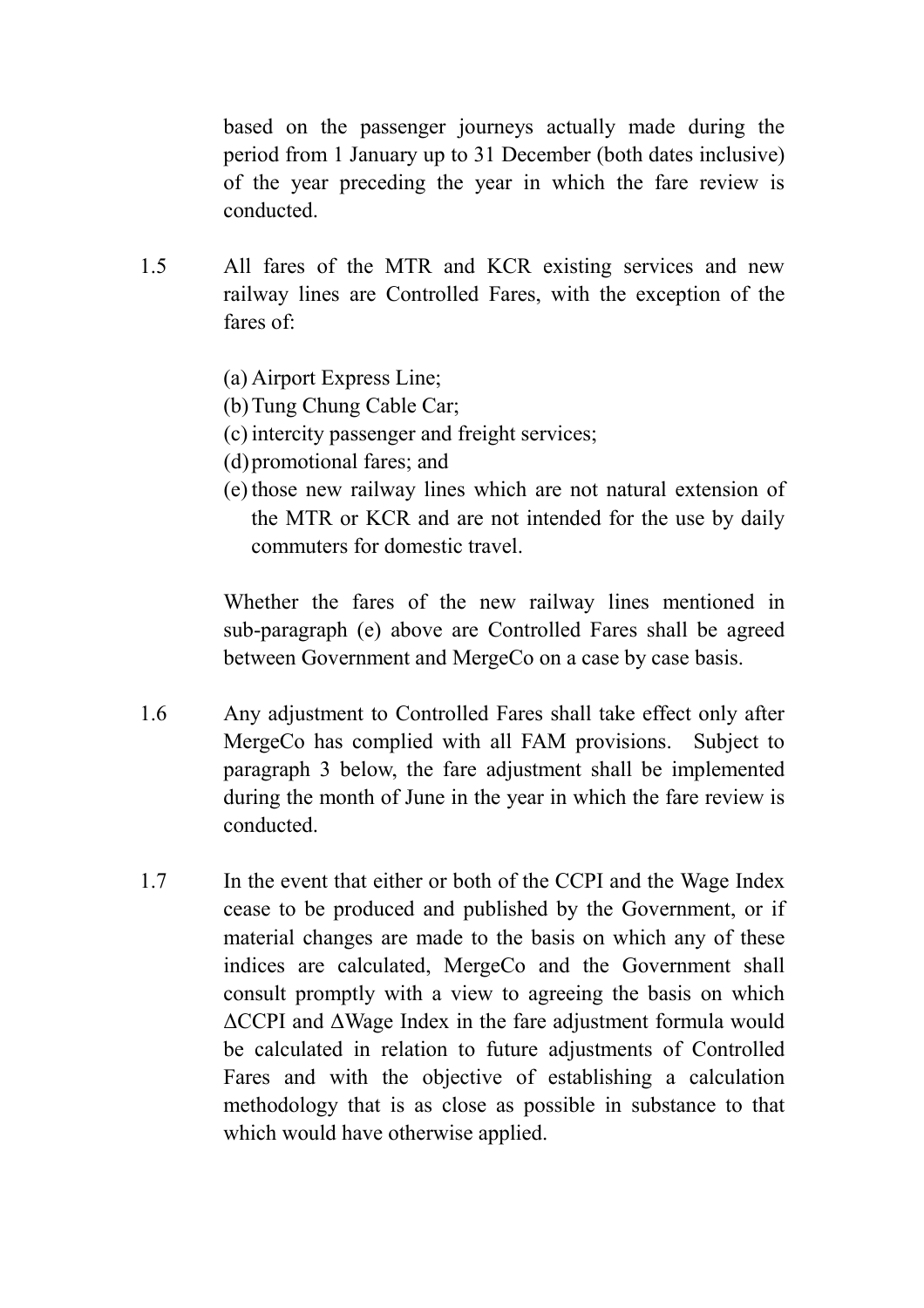- 1.8 MergeCo may adjust its fares no more than once in any year.
- 2. Independent third party certifications
- 2.1 MergeCo shall, in each year and at its own cost, appoint an independent third party expert ("independent expert") for the purpose of certifying whether the decision of MergeCo on the adjustments to Controlled Fares in the relevant year complies with the FAM.
- 2.2 Unless the FAM dictates that there shall be no adjustment to the Controlled Fares in a particular year, MergeCo shall at its own cost appoint an additional independent expert ("Second Independent Expert") for the fare review in that year. The selection of the additional independent expert shall be subject to Government's agreement.
- 2.3 Any independent experts appointed under this section have to be qualified or were qualified for appointment as an auditor under the Professional Accountants Ordinance (Cap.50).
- 2.4 Before any adjustment to Controlled Fares takes effect, MergeCo shall:
	- (a) within a reasonable period prior to (b), provide the Government with a written certification from each of the two independent experts in a format approved by the Government, certifying that the fare adjustments are in compliance with the FAM. The written certification from the Second Independent Expert shall contain his opinion that he is satisfied with the methodology adopted by the first independent expert for verifying the fare adjustment calculation and the extent and scope of the work of the latter is appropriate and adequate for the stated purpose and whether the conclusion arrived at by the first independent expert is reasonable;
	- (b) notify the Transport Advisory Committee ("TAC") and the Panel on Transport of the Legislative Council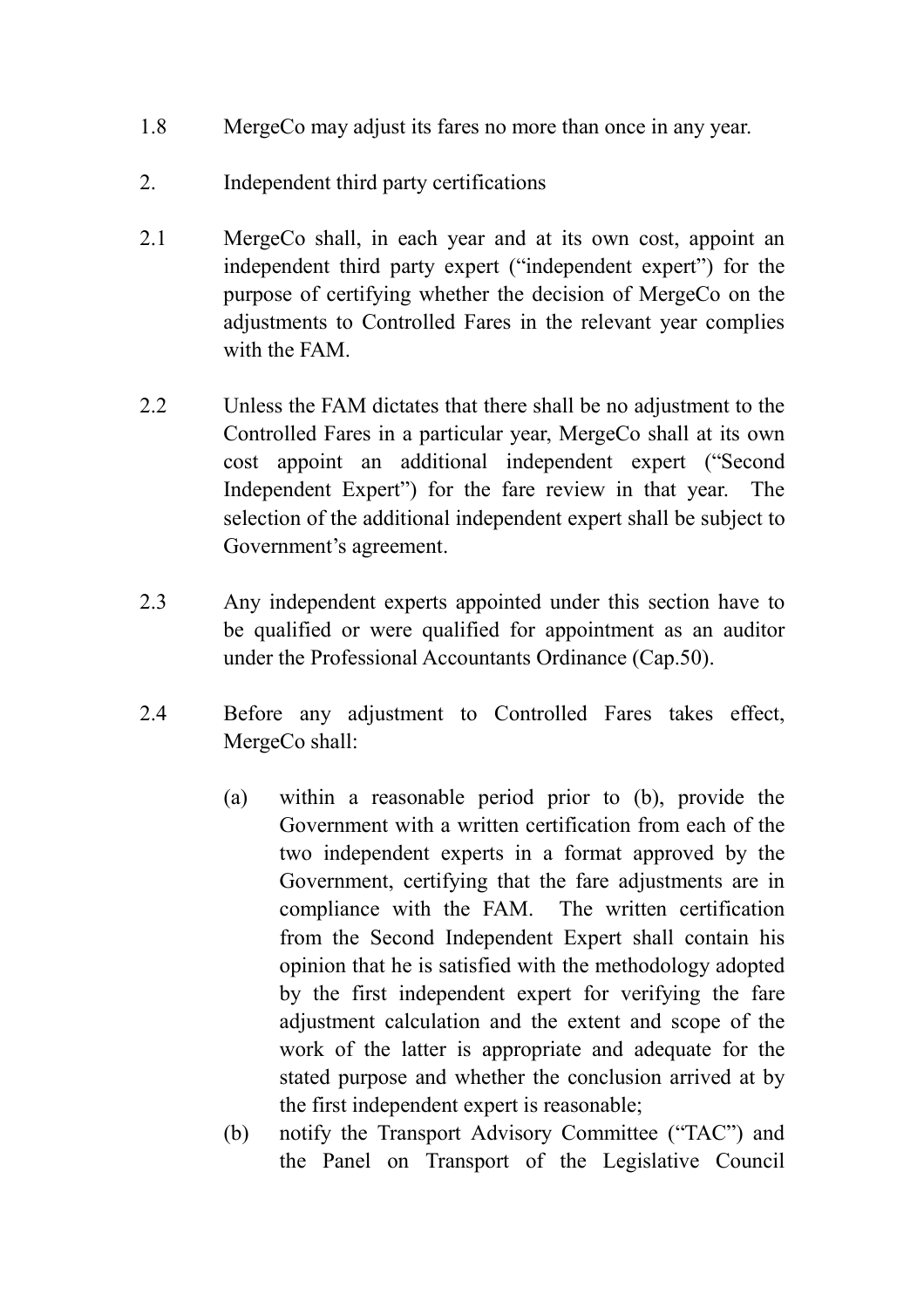("LegCo") in writing within a reasonable period prior to implementation of the fare adjustment; and

- (c) make a public announcement of the new fares within a reasonable period prior to implementation of the fare adjustment.
- 2.5 If the FAM dictates that there shall be no adjustment to the Controlled Fares in a particular year, MergeCo shall;
	- (a) within a reasonable period prior to (b), provide the Government with a certification from an independent expert in a format approved by the Government, certifying that the decision of no adjustment of the Controlled Fares until after completion of the next following annual fare review is in compliance with the FAM; and
	- (b) on or before 31 May of that year, notify the TAC and the LegCo Panel on Transport in writing of the decision of no adjustment of the Controlled Fares until after completion of the next following annual fare review.
- 3. Trigger mechanism
- 3.1 In any given year, a fare adjustment will be triggered only if the overall fare adjustment rate is 1.5% or more or –1.5% or less. The unadjusted percentage shall be carried over to the next following annual fare review.
- 3.2 In sub-paragraphs 1.4, 3.1, 4.1 and 4.3, "overall fare adjustment rate" shall be construed as the fare adjustment rate calculated under sub-paragraph 1.1 or the summation of the rate calculated under sub-paragraph 1.1 and the unadjusted fare adjustment rates carried over from previous years (if any).
- 4. Adjustments to individual Controlled Fares
- 4.1 Subject to sub-paragraph 1.4, MergeCo may determine the rate of adjustment of individual Controlled Fares which shall be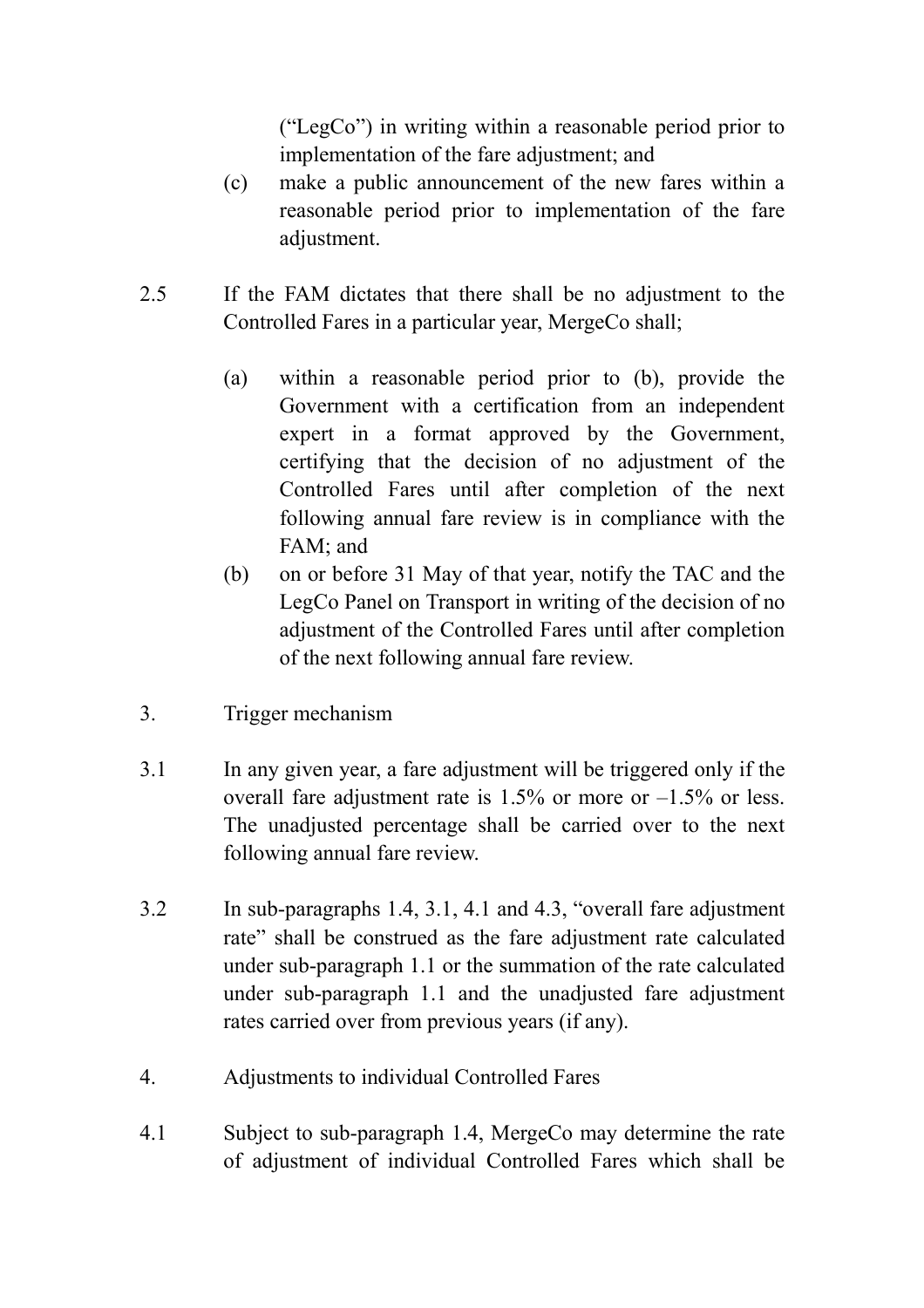within the range of  $\pm 10$  percentage points from the overall fare adjustment rate ("the permitted range"), provided that there shall be no increase of any individual Controlled Fares if the overall fare adjustment rate is negative.

- 4.2 For the purpose of maintaining a rational fare structure between Octopus fares and Single Journey Ticket fares, MergeCo may adjust individual Controlled Fares for Single Journey Ticket at a rate beyond the permitted range mentioned in sub-paragraph 4.1 above provided that such amount is the nearest multiple of HK\$0.50 that falls outside the maximum or minimum amount (as applicable) permitted under the permitted range.
- 4.3 For new Controlled Fares which are introduced in the year in which a fare adjustment is triggered and before the new fares take effect, the rate of adjustment to these new Controlled Fares shall be equal to the overall fare adjustment rate, subject to rounding to the nearest \$0.50 for Single Journey Ticket fares and to the nearest \$0.10 for Octopus fares.
- 5. Introduction or withdrawal of a Controlled Fare or a type of Controlled Fares
- 5.1 Prior to:
	- (a) introduction of any new Controlled Fares or new type of Controlled fares; or
	- (b) withdrawal of a Controlled Fare or a type of Controlled Fares,

MergeCo shall:

- (i) consider the level of public acceptance of any proposed change, based on passenger surveys.
- (ii) notify the Government, the TAC and the LegCo Panel on Transport within a reasonable period prior to implementation of the proposed change; and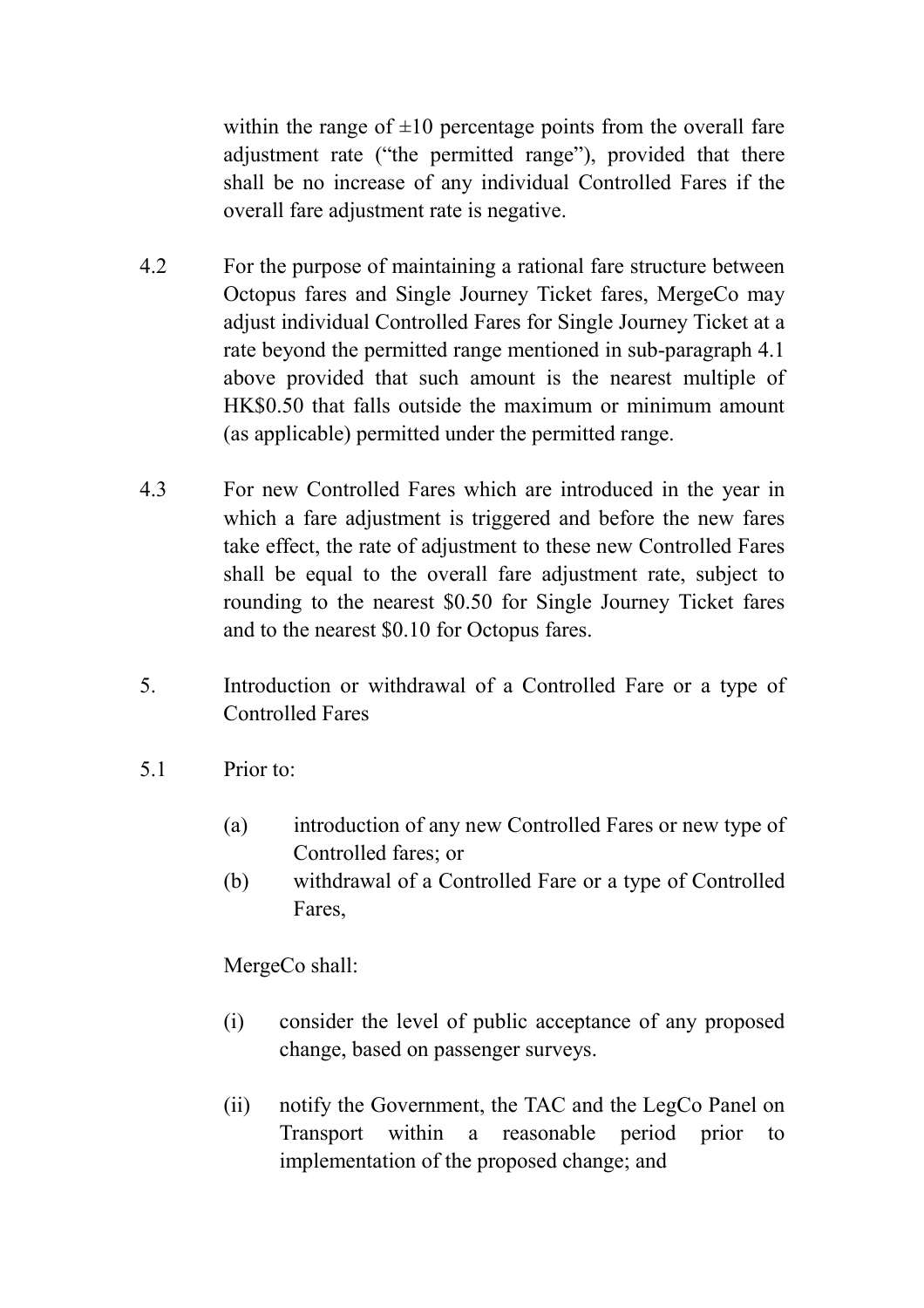- (iii) make a public announcement of the proposed change within a reasonable period prior to implementation of the proposed change.
- 6. Review of the FAM
- 6.1 The FAM provisions shall be subject to review every five years upon written request by either MergeCo or the Government. Either party may request a review of the FAM provisions by written notice to the other party during a specified period in the year following the  $4<sup>th</sup>$  anniversary of the merger implementation date, or during a specified period of every  $5<sup>th</sup>$  year thereafter.
- 6.2 In the event that a review of the FAM has been conducted and, by a specified date after that review, there is no agreement between MergeCo and the Government on whether and what modifications are to be made to the FAM, the prevailing FAM shall continue to apply.
- 6.3 The value of the productivity factor shall not be reviewed in a review of the FAM until after the  $9<sup>th</sup>$  anniversary of the merger implementation date.

# **Setting of initial fares**

- 7. In determining the initial amount of fares to be charged for any new railway lines or extensions to the existing lines covered in MergeCo's franchise and service concession agreement, MergeCo shall:
	- (a) brief the TAC and the LegCo Panel on Transport within a reasonable period prior to implementation of initial fares of the new railway lines if the initial fares are consistent with the prevailing fare table of MergeCo; or
	- (b) consult the TAC and the LegCo Panel on Transport within a reasonable period prior to implementation of initial fares of the new railway lines if the initial fares are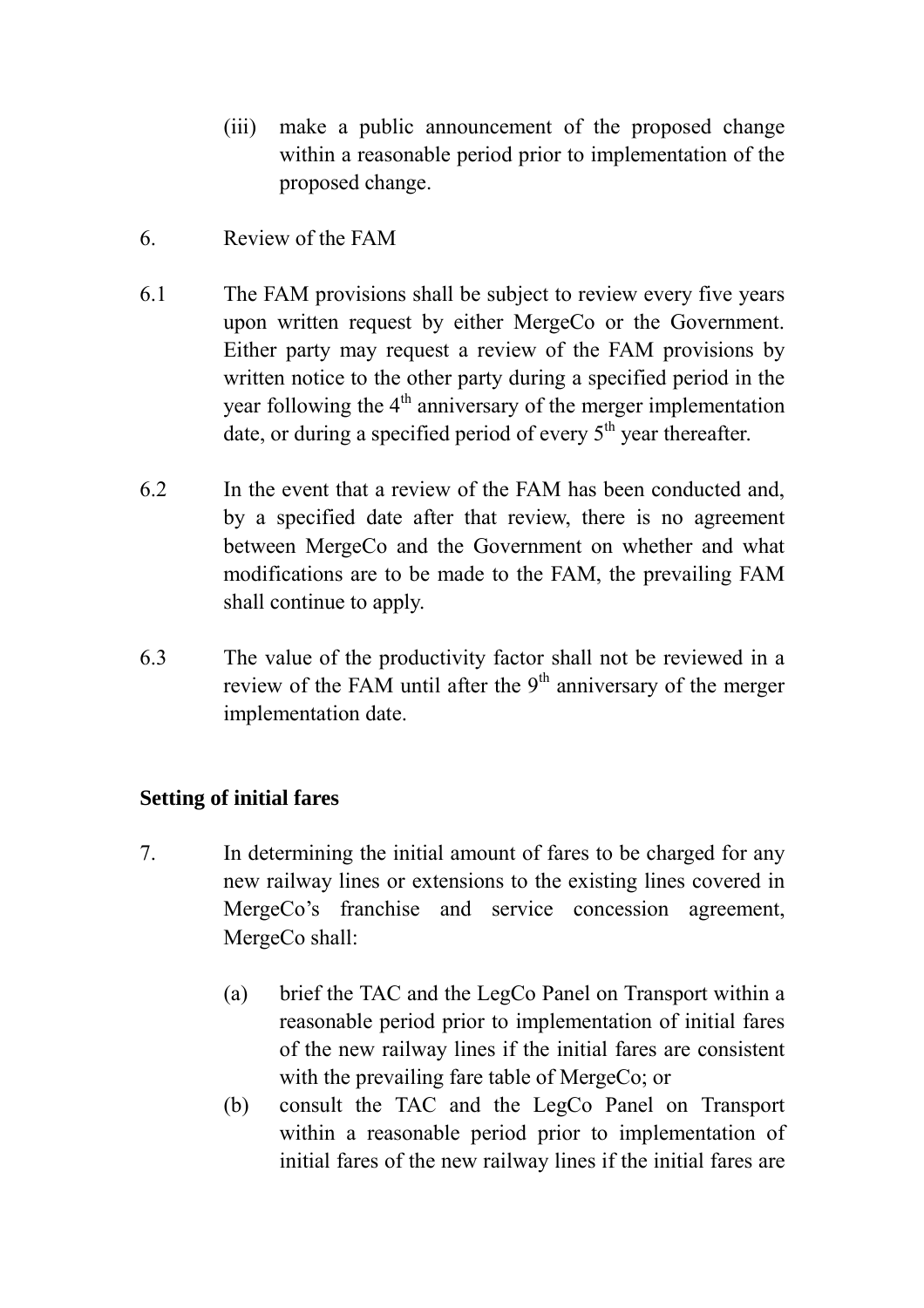inconsistent with the prevailing fare table of MergeCo.

# **Promotional Arrangement**

- 8. MergeCo shall be exempted from the FAM provisions in respect of:
	- (a) any promotional fare concession scheme which is intended by MergeCo to last for up to 12 months ("Promotional Arrangement"); or
	- (b) any modification of any Promotional Arrangement to the extent that such arrangement after that modification remains a Promotional Arrangement; or
	- (c) any termination of any Promotional Arrangement.

# **Adjustment to AEL fares**

9. Prior to changing the level of any Airport Express Line (AEL) fare,

MergeCo shall:

- (i) consider the level of public acceptance of any proposed change, based on passenger surveys.
- (ii) consult the TAC and the LegCo Panel on Transport;
- (iii) notify the Government, the TAC and the LegCo Panel on Transport within a reasonable period prior to implementation of the proposed change; and
- (iv) make a public announcement of the proposed change within a reasonable period prior to implementation of the proposed change.

ENDS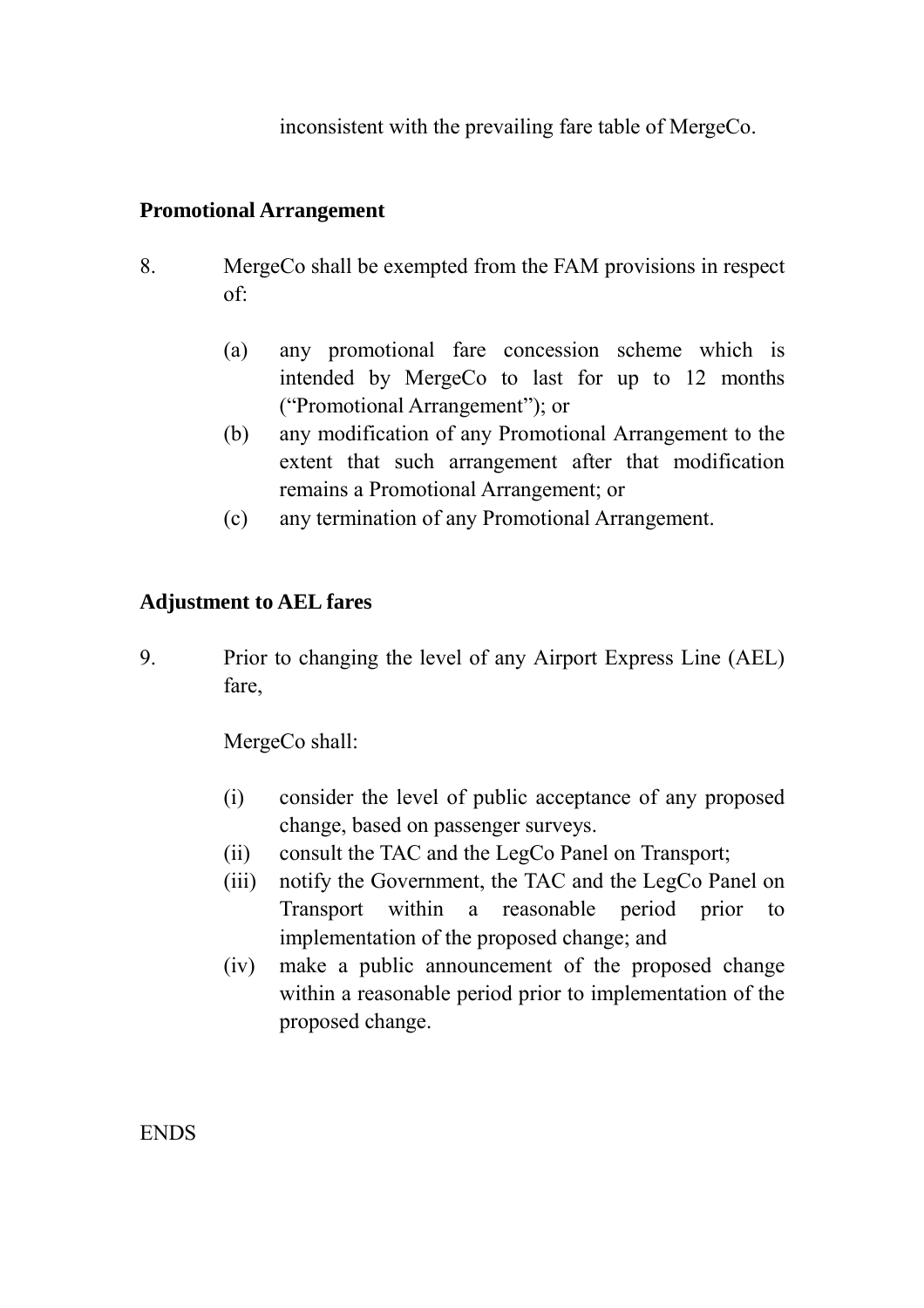# **Summary of written replies and supplementary information provided by the Administration in relation to the questions and concerns raised by Members on fare adjustment mechanism and fare reduction proposal**

#### **Fare adjustment mechanism (FAM)**

**1. As the adoption of a FAM for adjusting public transport fares was already an established Government transport policy, the FAM for adjusting railway fares should be implemented without further delay to enable the general public to enjoy fare reduction at the earliest opportunity, and the FAM should also be delinked from the present rail merger exercise.** 

Under the existing legislation and operating agreements, the railway corporations have autonomy to determine their fares. It is therefore most effective to pursue the FAM proposal through obtaining the agreement of the railway corporations to replace their existing fare autonomy with the FAM as part of the deal to implement the rail merger. The Government has set the introduction of a FAM as one of the parameters for the merger. Our merger discussions with the railway corporations have, among other things, resulted in their agreement to adopt the proposed FAM as part of the overall merger deal.

Any attempt to de-link the FAM, which is part and parcel of the overall merger deal, from the rail merger exercise will undermine the understanding we have reached with MTR Corporation Limited (MTRCL) as set out in the memorandum of understanding between Government and MTRCL on the terms of the merger and the railway corporation may seek to re-open discussions on FAM with us.

### **2. Measures to ensure objectivity and transparency of the productivity factor in the FAM formula.**

We have considered adopting the same approach used for calculating the productivity gain of the franchised bus industry for the purpose of fare regulation. Under this approach, the productivity of the industry concerned is assessed by using the ratio of total fare and non-fare revenue to total operating costs. However, this approach would produce a negative value for the productivity factor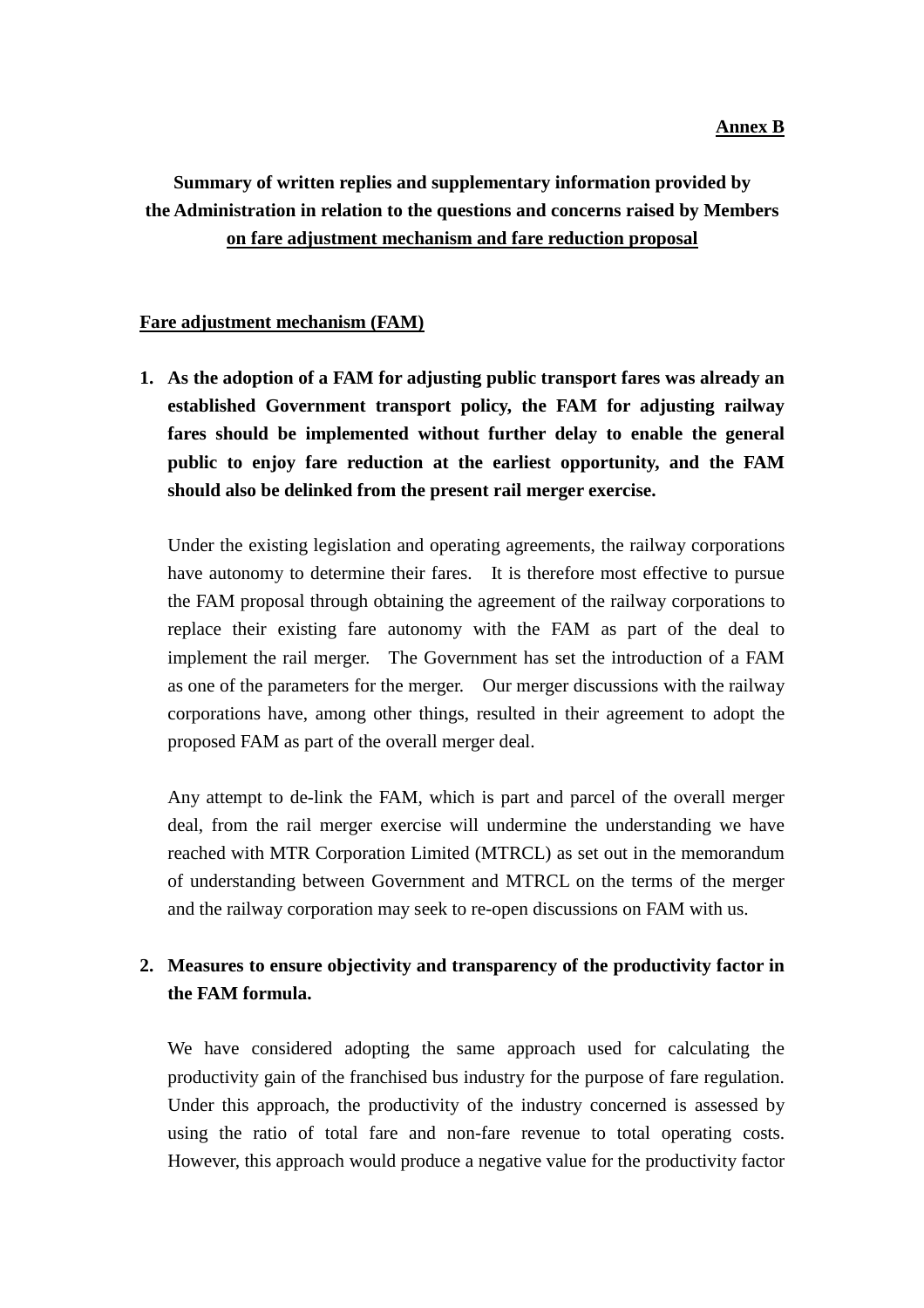for the railway industry. This is because the scope for productivity gain for railways is limited when compared to buses due to heavy investment in the case in Hong Kong, especially where the railway network is still expanding. It would take the new railways some time before they can get sufficient patronage to make more efficient and more economic use of the additional capacity they provide. If we adopt this approach for the FAM, it would lead to higher railway fare increases or lower fare reduction (as the case may be) than otherwise would be the case, which would not be of benefit to the travelling public.

It should be noted that despite these constraints, we have achieved an understanding with MTRCL, as part of the overall merger deal, to set the productivity factor at a positive value of 0.1% in the FAM. This would have the effect of moderating future fare increases or increasing the level of fare reduction, as the case may be, which would benefit railway users, whilst at the same time incentivise MergeCo to achieve productivity gains.

Calculation of the productivity factor will be subject to review in the context of future reviews of the FAM.

#### **3. Earliest date for fare adjustment under the FAM.**

Under the merger package, there will be no increase in railway fares during the 24-months period from date of announcement of the package proposal (11 April 2006) until 10 April 2008 so long as the merger exercise is on-going. If the rail merger is implemented before 10 April 2008, MTRCL's commitment is that the post-merger corporation (MergeCo) will not increase its fares before that date.

Fares will be reduced from the first day of the merger. If:

- (a) the legislative process for implementing the rail merger;
- (b) the obtaining of the necessary approval from MTRCL's minority shareholders at an Extraordinary General Meeting (which would follow the legislative process if the Rail Merger Bill is passed; and
- (c) the integration tasks that would commence after formal approval of the merger transaction

all can be completed in time for effecting the rail merger in mid 2007, the earliest date that MergeCo fares may be adjusted according to the proposed FAM will not be earlier than mid 2008. The reduced fares effective from the first day of the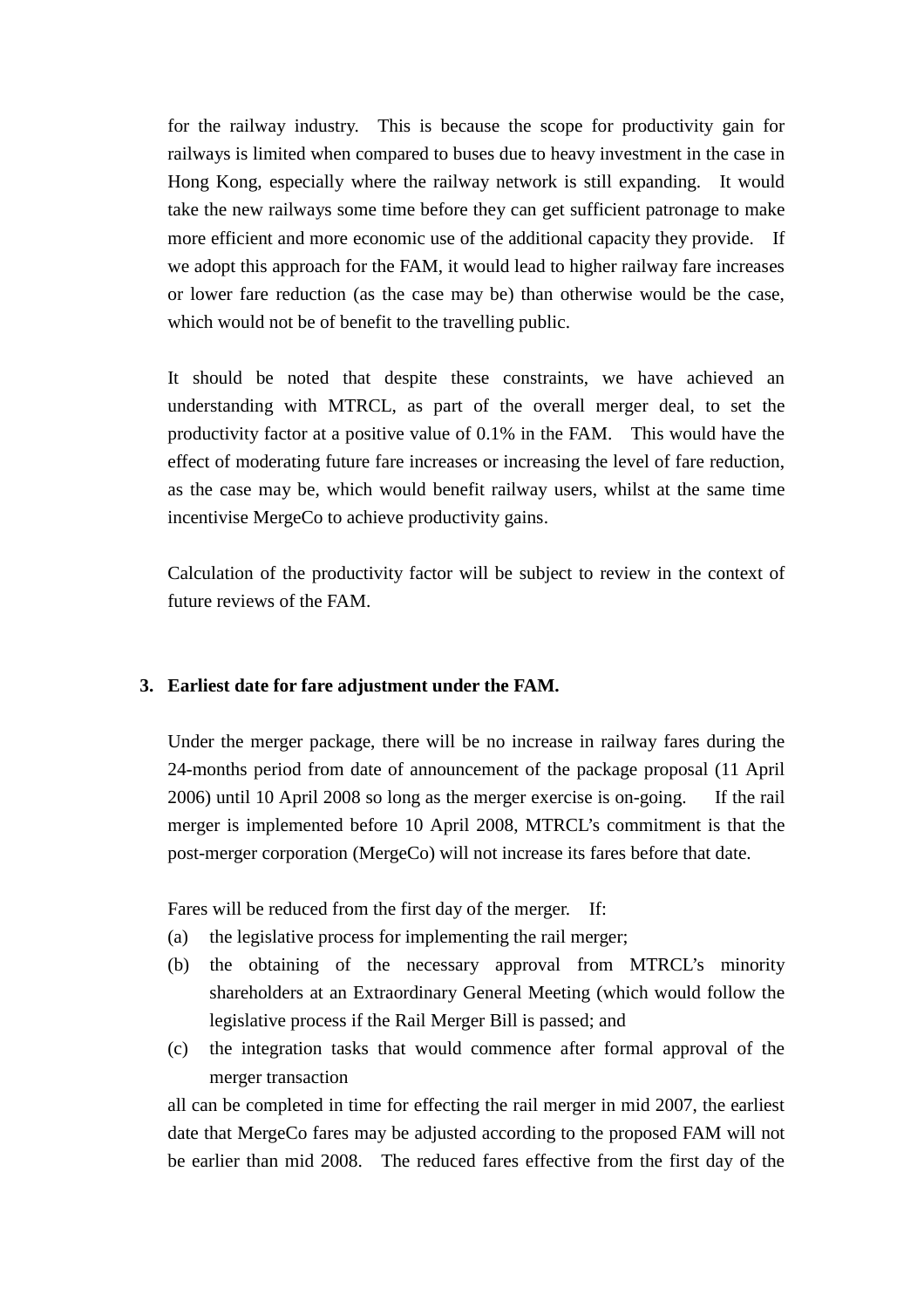merger will be the base fares for the first fare adjustment after the merger.

It should be noted that if the merger can be implemented earlier, the travelling public will benefit from fare reduction sooner as a result of the merger.

## **4. Illustration of the changes of railway fares over the past 20 years by applying the FAM formula.**

The proposed FAM will regulate railway fares in the future after the rail merger and hence is forward-looking. It is not appropriate to artificially apply the fare adjustment formula retrospectively as if it had been agreed for application at that time, which it was not, and compare the hypothetical result with the actual fare increases in those past 20 years.

#### **Fare reduction**

# **5. Whether the level of fare reduction can be enhanced and the Light Rail (LR), Airport Express Line (AEL) and Lo Wu fares can be included in the fare reduction package**

There are reasons to exclude LR, AEL and Lo Wu fares from the fare reduction package. The LR system has been in deficit requiring cross-subsidisation from Kowloon-Canton Railway Corporation (KCRC)'s other operations. There is little scope for fare reduction which would affect the sustainability of the LR system. Besides, it is noted that nearly one-third of LR passengers are already enjoying free service for interchange with West Rail, and frequent LR users can benefit from the "Light Rail Frequent User Bonus Scheme" which provides fare concession equivalent to about 10% fare discount.

The objective of the fare reduction package is to benefit local commuters in domestic travels. For AEL service, it is not used by commuters as a form of daily travel, whereas airport workers who are frequent users of AEL are already provided with substantial discount. As regards Lo Wu service, its main service target is different from the domestic railway services. There are historical reasons to maintain a different fare structure of the Lo Wu service which helps maintain a relatively low fare levels for the East Rail service between Sheung Shui and Tsim Sha Tsui (and Tsim Sha Tsui East now). Reduction of Lo Wu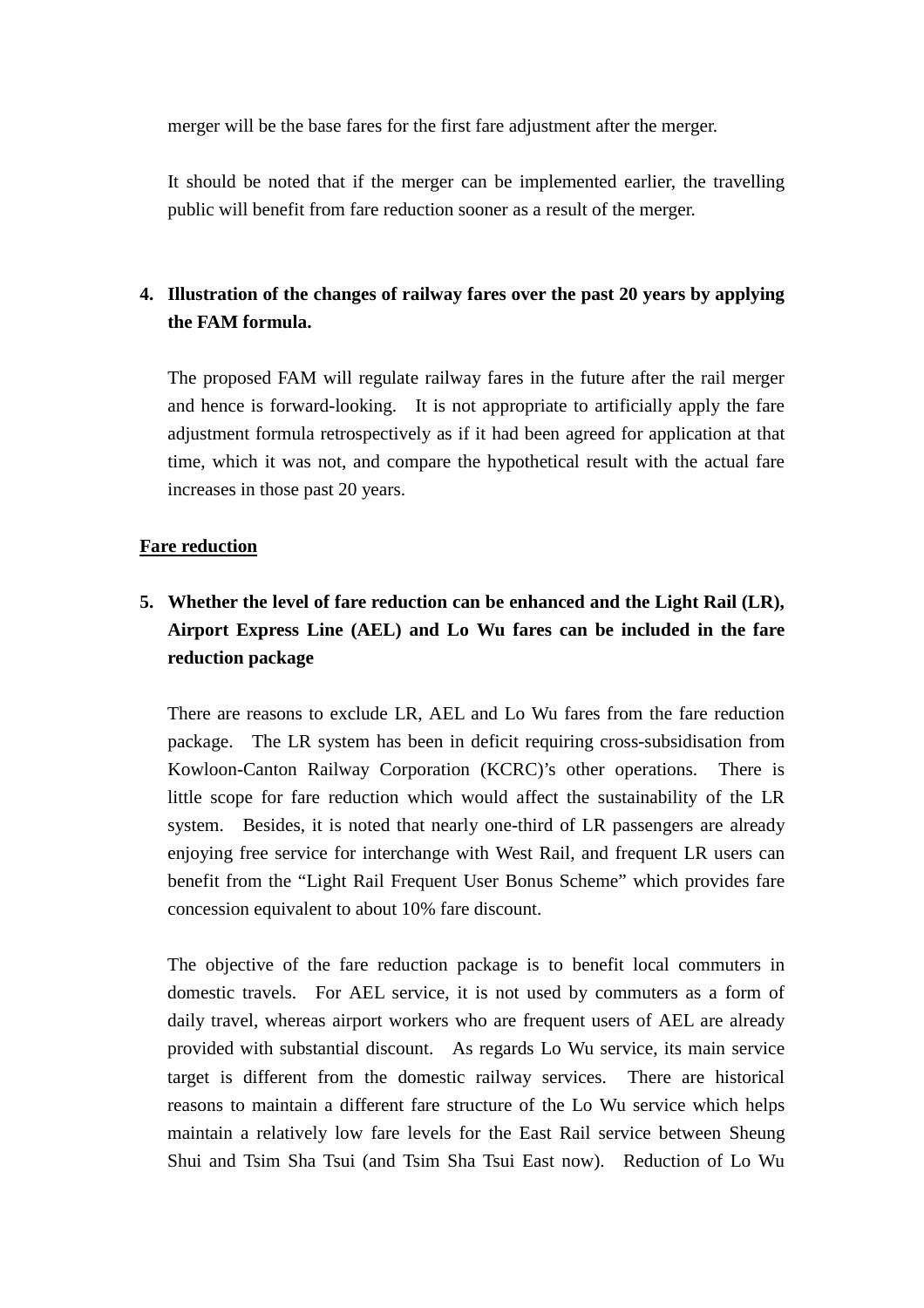fares would have a negative impact on the East Rail domestic fares which would affect over 660,000 daily commuters and would also adversely affect the financial position of MergeCo.

The fare reduction package is the result of detailed discussions and negotiation with MTRCL. We believe it is a fair and balanced proposal.

#### **6. Whether the existing fare structure of KCR would be revised**

On the first day of the rail merger, railway fares including those for the KCR service would be reduced according to the fare reduction package. Thereafter, railway fares would be adjusted according to the FAM on the basis of the reduced fare levels. Under this approach, the KCR fare structure would be re-set as above from the merger date.

#### **Fare Concessions and promotion programmes**

7. Both MTRCL and KCRC offer half-fare concessions for the elderly (aged 65 or above) and children (aged between 3 and 11). MTRCL also offers half-fare concessions to students aged between 12 to 25 who are enrolled on approved full-time course in a school. To encourage road-based passengers interchanging to their railways, MTRCL and KCRC provide inter-modal discounts or even free interchange for interchanging with designated minibus routes as well as franchised bus routes. KCRC's West Rail also provides free interchange with Light Rail and its feeder buses.

8. Apart from the above, both corporations have launched various other promotional programmes for passengers. The existing concession and promotion programmes of MTRCL and KCRC are summarised at Appendices I and II respectively. Details of the promotional / concessionary fares currently provided by the MTRCL to passengers travelling on the AEL are set out in Appendix III.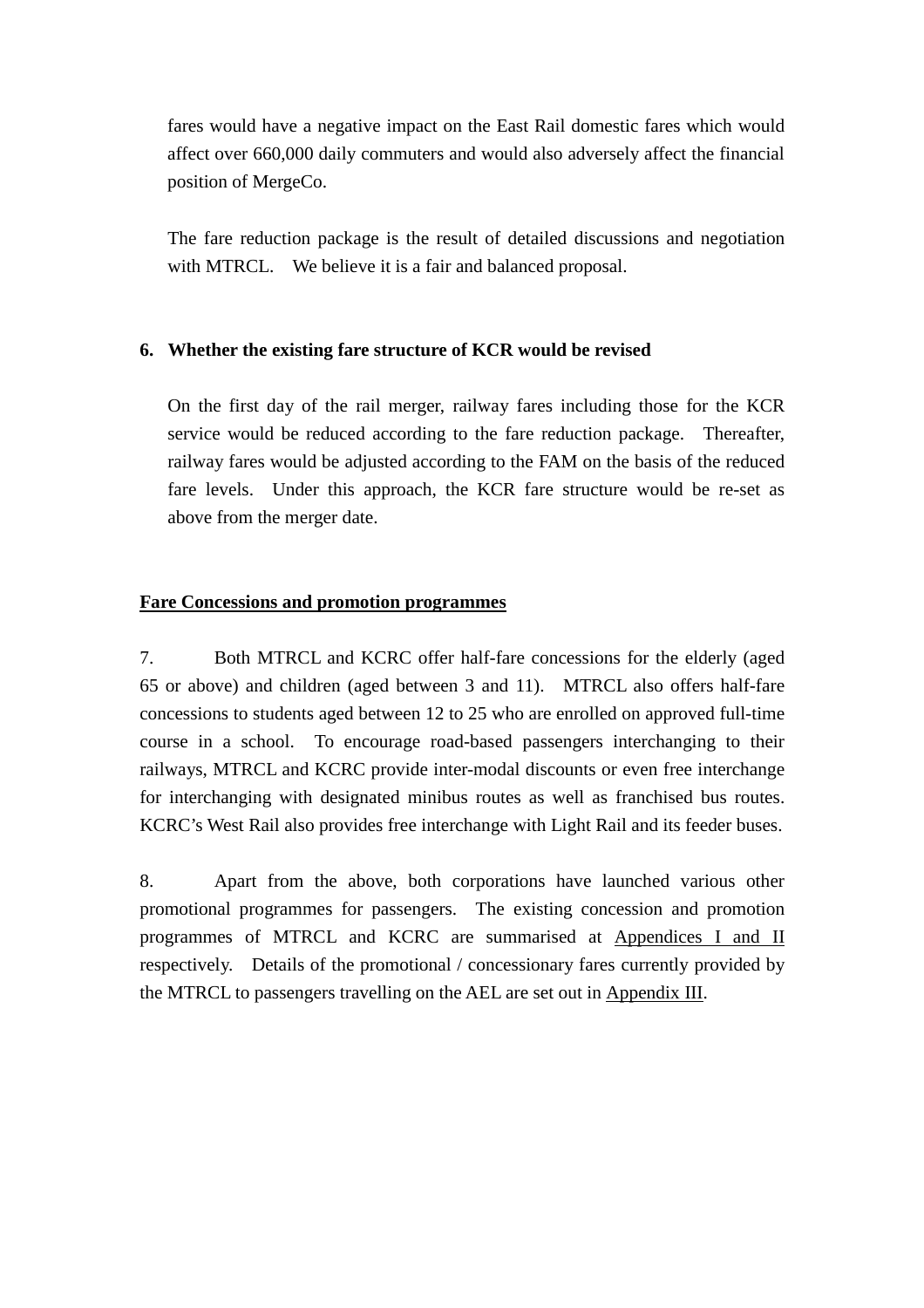#### **Appendix I**

| <b>Programme Name</b>                                        | <b>Details</b>                                                                                                                                                                                                                                                                                                                                                                                                                                                                                                                                                                                                                                                                                                                                                                                               | <b>Period</b>                                                                                                                                                                |
|--------------------------------------------------------------|--------------------------------------------------------------------------------------------------------------------------------------------------------------------------------------------------------------------------------------------------------------------------------------------------------------------------------------------------------------------------------------------------------------------------------------------------------------------------------------------------------------------------------------------------------------------------------------------------------------------------------------------------------------------------------------------------------------------------------------------------------------------------------------------------------------|------------------------------------------------------------------------------------------------------------------------------------------------------------------------------|
| Inter-modal Fare                                             | <b>Adult Octopus card users</b><br>$\bullet$                                                                                                                                                                                                                                                                                                                                                                                                                                                                                                                                                                                                                                                                                                                                                                 |                                                                                                                                                                              |
| Discount Trial – NLB                                         | interchanging between MTR and                                                                                                                                                                                                                                                                                                                                                                                                                                                                                                                                                                                                                                                                                                                                                                                |                                                                                                                                                                              |
| Routes                                                       | NLB routes within one hour will                                                                                                                                                                                                                                                                                                                                                                                                                                                                                                                                                                                                                                                                                                                                                                              |                                                                                                                                                                              |
|                                                              | enjoy a fare discount of \$1 as follows:                                                                                                                                                                                                                                                                                                                                                                                                                                                                                                                                                                                                                                                                                                                                                                     |                                                                                                                                                                              |
|                                                              | (a) 38 via Tung Chung Station                                                                                                                                                                                                                                                                                                                                                                                                                                                                                                                                                                                                                                                                                                                                                                                | 1 Sep 2001                                                                                                                                                                   |
|                                                              |                                                                                                                                                                                                                                                                                                                                                                                                                                                                                                                                                                                                                                                                                                                                                                                                              | onwards                                                                                                                                                                      |
|                                                              | (b) 37 via Tung Chung Station                                                                                                                                                                                                                                                                                                                                                                                                                                                                                                                                                                                                                                                                                                                                                                                | 1 Dec 2001                                                                                                                                                                   |
|                                                              |                                                                                                                                                                                                                                                                                                                                                                                                                                                                                                                                                                                                                                                                                                                                                                                                              | onwards                                                                                                                                                                      |
|                                                              | (c) N38 via Tung Chung Station                                                                                                                                                                                                                                                                                                                                                                                                                                                                                                                                                                                                                                                                                                                                                                               | 1 June 2002                                                                                                                                                                  |
|                                                              |                                                                                                                                                                                                                                                                                                                                                                                                                                                                                                                                                                                                                                                                                                                                                                                                              |                                                                                                                                                                              |
|                                                              |                                                                                                                                                                                                                                                                                                                                                                                                                                                                                                                                                                                                                                                                                                                                                                                                              | onwards                                                                                                                                                                      |
|                                                              | (d) 38P via Tung Chung Station                                                                                                                                                                                                                                                                                                                                                                                                                                                                                                                                                                                                                                                                                                                                                                               | 29 Aug 2005                                                                                                                                                                  |
|                                                              | A total of 23 Green Minibus routes                                                                                                                                                                                                                                                                                                                                                                                                                                                                                                                                                                                                                                                                                                                                                                           | onwards                                                                                                                                                                      |
| Inter-modal Fare<br>Discount Trial – green<br>minibus routes | $\bullet$<br>now offer Bus Interchange Discounts<br>from \$0.3 to \$1 with the MTR to all<br>adult Octopus card users:<br>(a) Kowloon GMB route 76B via Lam<br>Tin Station, route 106 via Ngau Tau<br>Kok Station, route 77M<br>via<br>Kowloon and Tsim Sha Tsui Station,<br>route 78 via Olympic and Tsim Sha<br>Tsui Station;<br>(b) Kowloon GMB route 7 via Tsim Sha<br>Tsui Station;<br>HK GMB routes 10 & 31 via<br>(c)<br>Causeway Bay, Wanchai, Admiralty;<br>route 10A via Central, Hong Kong;<br>11<br>via<br>Causeway<br>route<br>Bay,<br>Wanchai, Admiralty;<br>(d) NT GMB routes $15M & 17M$ via Po<br>Lam Station;<br>(e) NT GMB route 101M via Hang Hau<br>Station;<br>Kowloon GMB 59M & 59A via<br>(f)<br>Kwun Tong Station;<br>Kowloon GMB 79M via Wong Tai<br>(g)<br>Sin and HK GMB 14M via | 1 Apr 2005<br>onwards<br>1 Jun 2005<br>onwards<br>1 Jun 2005<br>onwards<br>1 Oct 2002<br>onwards<br>1 Nov 2002<br>onwards<br>31 Dec 2002<br>onwards<br>1 Jul 2003<br>onwards |
|                                                              | Causeway Bay Station;<br>(h) Kowloon GMB 54 via Choi Hung<br>Station;                                                                                                                                                                                                                                                                                                                                                                                                                                                                                                                                                                                                                                                                                                                                        | 1 May 2004<br>onwards                                                                                                                                                        |

# **The existing concession and promotion programmes of MTRCL**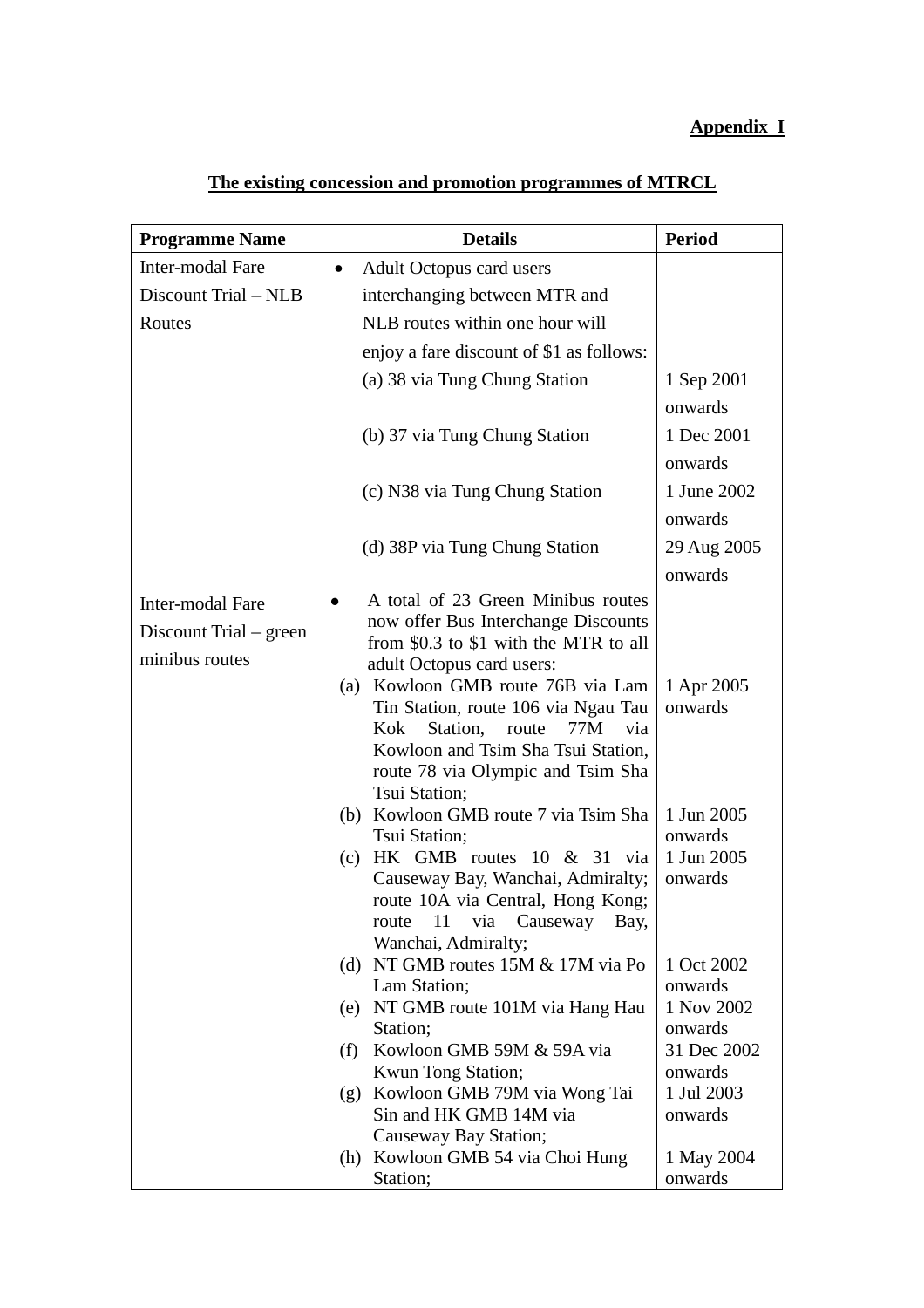| <b>Programme Name</b>                                                     | <b>Details</b>                                                                                                                                                                                                                                                                                                                                                               | <b>Period</b>                                                           |
|---------------------------------------------------------------------------|------------------------------------------------------------------------------------------------------------------------------------------------------------------------------------------------------------------------------------------------------------------------------------------------------------------------------------------------------------------------------|-------------------------------------------------------------------------|
|                                                                           | Kowloon GMB 71A & 71B via Lam<br>(i)<br>Tin Station;<br>HK GMB 49M & 50 via Sai Wan<br>(i)<br><b>Ho Station</b><br>HK GMB routes 24A & 24M via<br>(k)<br>Admiralty and Wan Chai Station and<br>route 25 via Causeway Bay Station                                                                                                                                             | 1 Oct 2004<br>onwards<br>1 Dec 2005<br>onwards<br>1 Apr 2006<br>onwards |
| Inter-modal Fare<br>Discount Trial - Kwun<br>Tung cross border<br>express | Passengers using Adult/ Student/<br>$\bullet$<br>Elder/Child Octopus cards<br>interchanging between Kwun Tung<br>cross border express via Lam Tin,<br>Kwun Tung, Ngau Tau Kok and<br>Kowloon Bay Station and the MTR<br>within three hours will enjoy a fare<br>discount up to HK\$5.                                                                                        | 1 Nov 2004<br>onwards                                                   |
| <b>Airport Staff Octopus</b>                                              | Up to 64% off Airport Express single<br>$\bullet$<br>journey fares for all workers working<br>in the airport and AisaWorld Expo<br>who apply for a special Airport Staff<br>personalized Octopus.                                                                                                                                                                            | Dec 1998<br>onwards                                                     |
| Sales through Travel<br>Agents                                            | Airport Express tickets are available<br>$\bullet$<br>for sale at these agents to the general<br>public at discounted prices.                                                                                                                                                                                                                                                | Jul 1998<br>onwards                                                     |
| <b>Airport Express Group</b><br><b>Tickets</b>                            | Airport Express passengers can<br>$\bullet$<br>travel by using group tickets: group<br>tickets for two persons from Hong<br>Kong, Kowloon and Tsing Yi<br><b>Stations to Airport Station are</b><br>HK\$160, HK\$140 and HK\$90<br>respectively; those for three persons<br>are HK\$210, HK\$190 and HK\$125;<br>those for four persons are HK\$250,<br>HK\$220 and HK\$150. | 1 Mar<br>2005-30 Nov<br>2006                                            |
| "Ride to Rewards"<br>Programme                                            | Hong Kong ID Card holders with<br>$\bullet$<br>Octopus Card can enroll in the<br>programme on the Corporation's<br>website. Successful enrollees will<br>receive one bonus point on their<br>Octopus Card for every normal<br>fare-paid ride taken on the Airport<br>Express.                                                                                                | 1 Jan $2006 -$<br>31 Dec 2006                                           |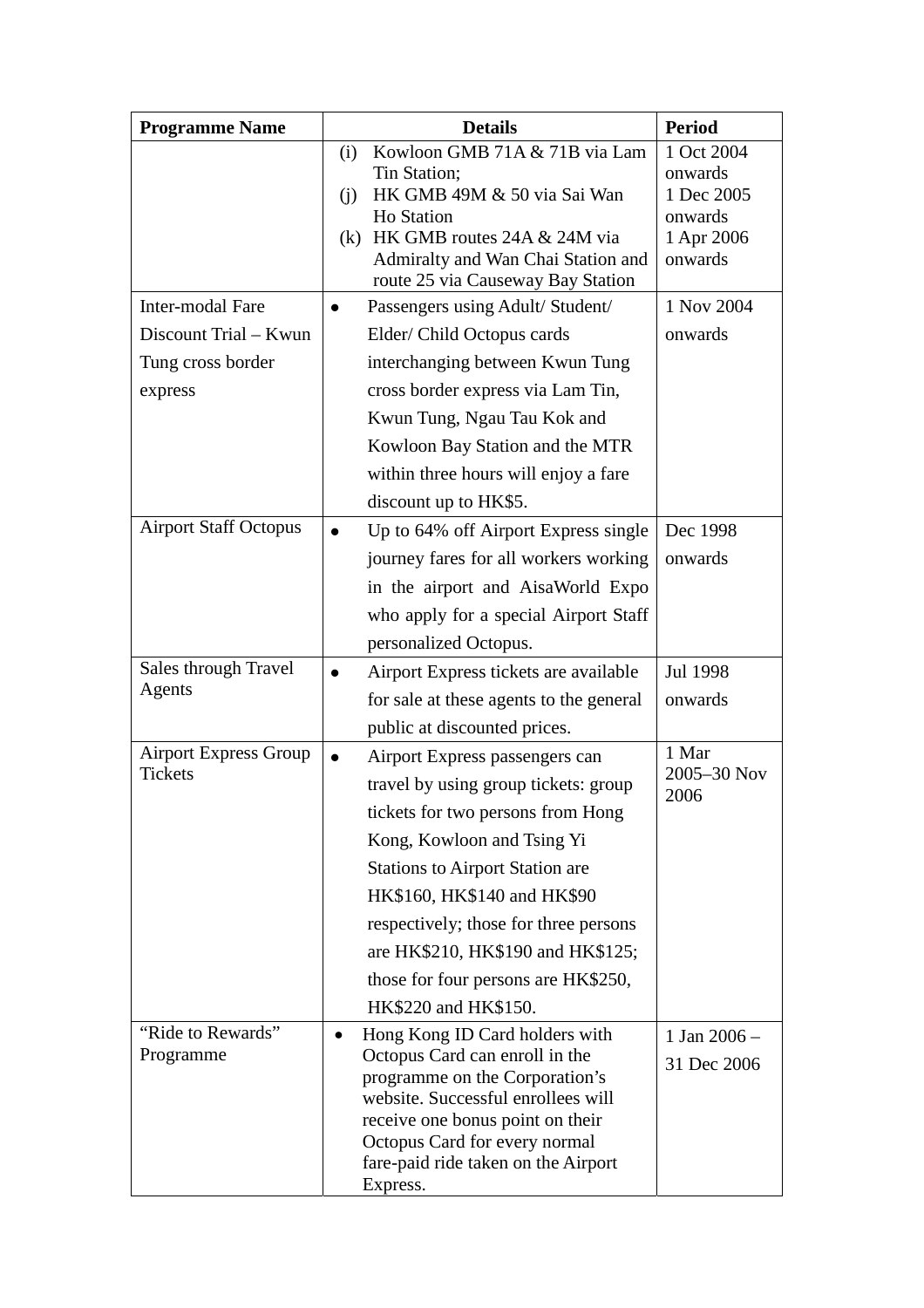| <b>Programme Name</b>                                                         | <b>Details</b>                                                                                                                                                                                                                                                                                                                                                                                                                                                                                        | <b>Period</b>                   |
|-------------------------------------------------------------------------------|-------------------------------------------------------------------------------------------------------------------------------------------------------------------------------------------------------------------------------------------------------------------------------------------------------------------------------------------------------------------------------------------------------------------------------------------------------------------------------------------------------|---------------------------------|
|                                                                               | After collecting seven points within<br>$\bullet$<br>the designated period, they will be<br>able to redeem a complimentary<br><b>Airport Express Single Journey Ticket</b><br>voucher (a maximum of 12 vouchers<br>can redeemed) or 500 Asia Miles.<br>New gift of 3,500 Dragon Points is<br>available for redemption of 7 points<br>commencing 8 March 06.<br>New enrollers will receive a coupon<br>which entitles a one-off 50% discount<br>on an Airport Express Round Trip as<br>a welcome gift. |                                 |
| Tsing $Yi / Kowloon$ -><br>Hong Kong Morning<br><b>Express Service</b>        | From 7:00 a.m. to 10:00 a.m.,<br>Monday to Saturday (except public<br>holidays), passengers can take the<br>Airport Express services from Tsing<br>Yi and Kowloon Station to Hong<br>Kong Station at a special rate of<br>HK\$20 per trip.                                                                                                                                                                                                                                                            | 15 Jan 2006 -<br>14 Jan 2007    |
| Cathay Pacific (CX)<br><b>Worldwide Promotion</b><br>(Yum Sing)               | CX passengers holding a valid<br>boarding pass or air ticket within 7<br>days arrival in HK with coupons<br>could buy Round Trip Ticket at<br>single journey ticket fare                                                                                                                                                                                                                                                                                                                              | $1$ Apr 2005 $-$<br>15 Apr 2007 |
| Asia Miles members -<br>Airport Express "2<br>Round-Trip ticket"<br>Promotion | Asia Miles members can redeem 2<br>regular Airport Express Round Trip<br>Tickets with their Asia Miles.<br>Two<br>regular Round Trip tickets of Hong<br>Kong, Kowloon and Tsing Yi Station<br>can be redeemed with 5000, 4500<br>and 3000 Asia Miles respectively.<br>Passengers who are also Asia Miles<br>members can earn 150 Asia Miles<br>when they purchase an Airport<br>Express "2 Round trips ticket" from<br>1 February 2005 onward                                                         | 1 Jan 2004<br>onwards           |
| Fare Saver at China<br>Hong Kong City                                         | Adult Octopus card users who swipe<br>their cards at this fare saver can enjoy<br>a discount of HK\$2 off the next MTR<br>ride from Tsim Sha Tsui Station or<br>Kowloon Station (from 1 Jan 2003)                                                                                                                                                                                                                                                                                                     | 1 Feb 2006 -<br>31 Jan 2007     |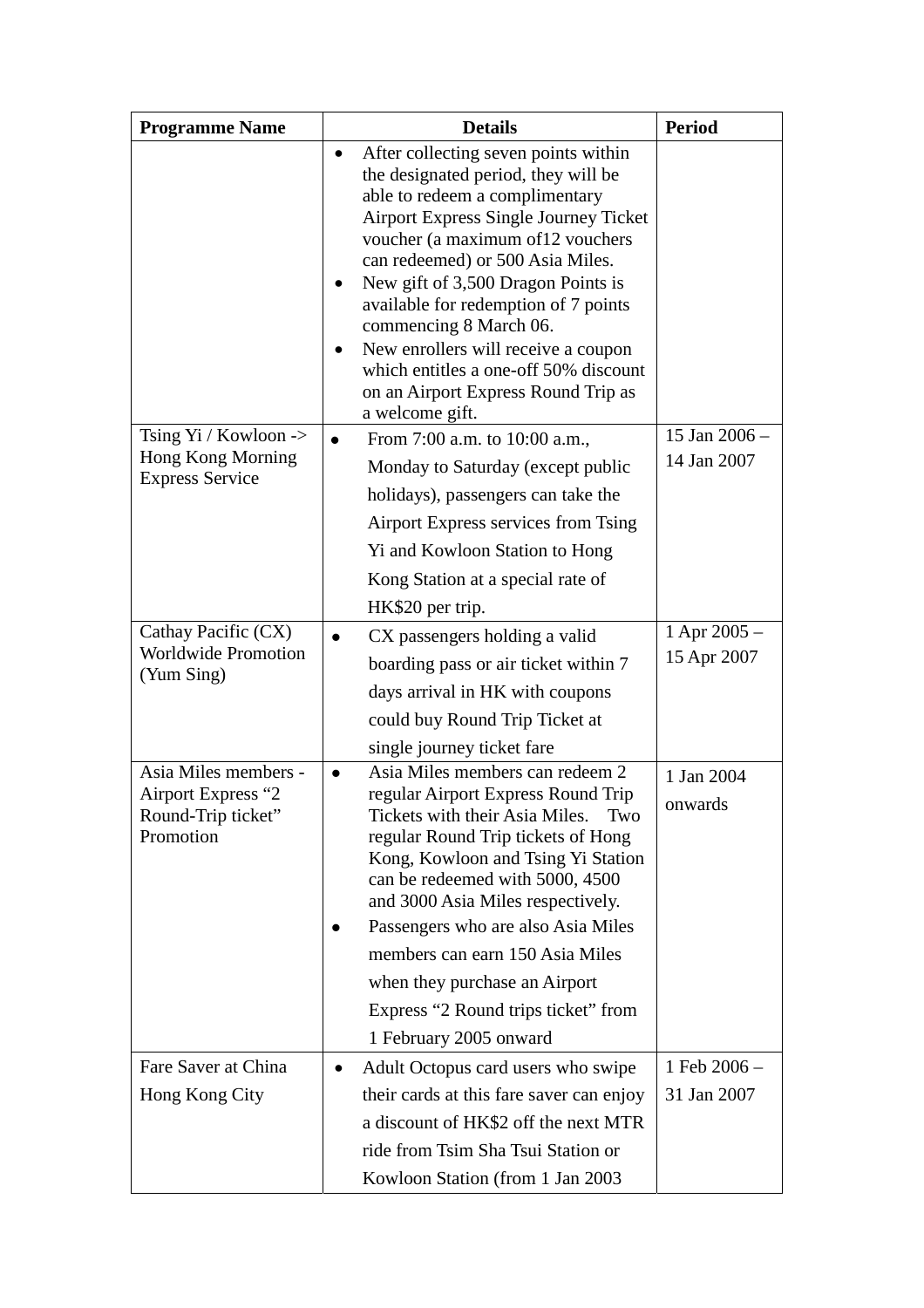| <b>Programme Name</b>      |           | <b>Details</b>                           | <b>Period</b>   |
|----------------------------|-----------|------------------------------------------|-----------------|
|                            |           | onwards) within the same day (except     |                 |
|                            |           | <b>Airport Express)</b>                  |                 |
| Fare Saver at              |           | Adult Octopus card users who swipe       | 16 Jan $2006 -$ |
| <b>Provident Centre</b>    |           | their cards at this fare saver can enjoy | 15 Jan 2007     |
|                            |           | a discount of HK\$2 off the next MTR     |                 |
|                            |           | ride from North Point and Fortress       |                 |
|                            |           | Hill Station within the same day         |                 |
|                            |           | (except Airport Express).                |                 |
| Fare Saver at Grand        |           | Adult Octopus card users who swipe       | 21 May          |
| <b>Century Plaza</b>       |           | their cards at this fare saver can enjoy | $2006 - 20$     |
|                            |           | a discount of HK\$2 off the next MTR     | May 2007        |
|                            |           | ride from Mong Kok Station or Prince     |                 |
|                            |           | Edward Station within the same day       |                 |
|                            |           | (except Airport Express).                |                 |
| Fare Saver at TST          | $\bullet$ | Adult Octopus card users who swipe       | 7 Apr 2006 -    |
| Harbour City               |           | their cards at this fare saver can enjoy | 6 Apr 2007      |
|                            |           | a discount of HK\$2 off the next MTR     |                 |
|                            |           | ride from Tsim Sha Tsui Station          |                 |
|                            |           | within the same day (except Airport      |                 |
|                            |           | Express).                                |                 |
| Fare Saver at              | $\bullet$ | Adult Octopus card users who swipe       | 2 Dec 2005 -    |
| <b>Broadway Computer</b>   |           | their cards at this fare saver can enjoy | 1 Dec 2006      |
| City                       |           | a discount of HK\$2 off the next MTR     |                 |
|                            |           | ride from Sheung Wan Station within      |                 |
|                            |           | the same day (except Airport             |                 |
|                            |           | Express).                                |                 |
| Fare Saver at Cheung       | $\bullet$ | Adult Octopus card users who swipe       | 22 Dec          |
| <b>Fat Shopping Centre</b> |           | their cards at this fare saver can enjoy | $2005 - 21$     |
|                            |           | a discount of HK\$2 off the next MTR     | Dec 2006        |
|                            |           | ride from Tsing Yi Station within the    |                 |
|                            |           | same day (except Airport Express).       |                 |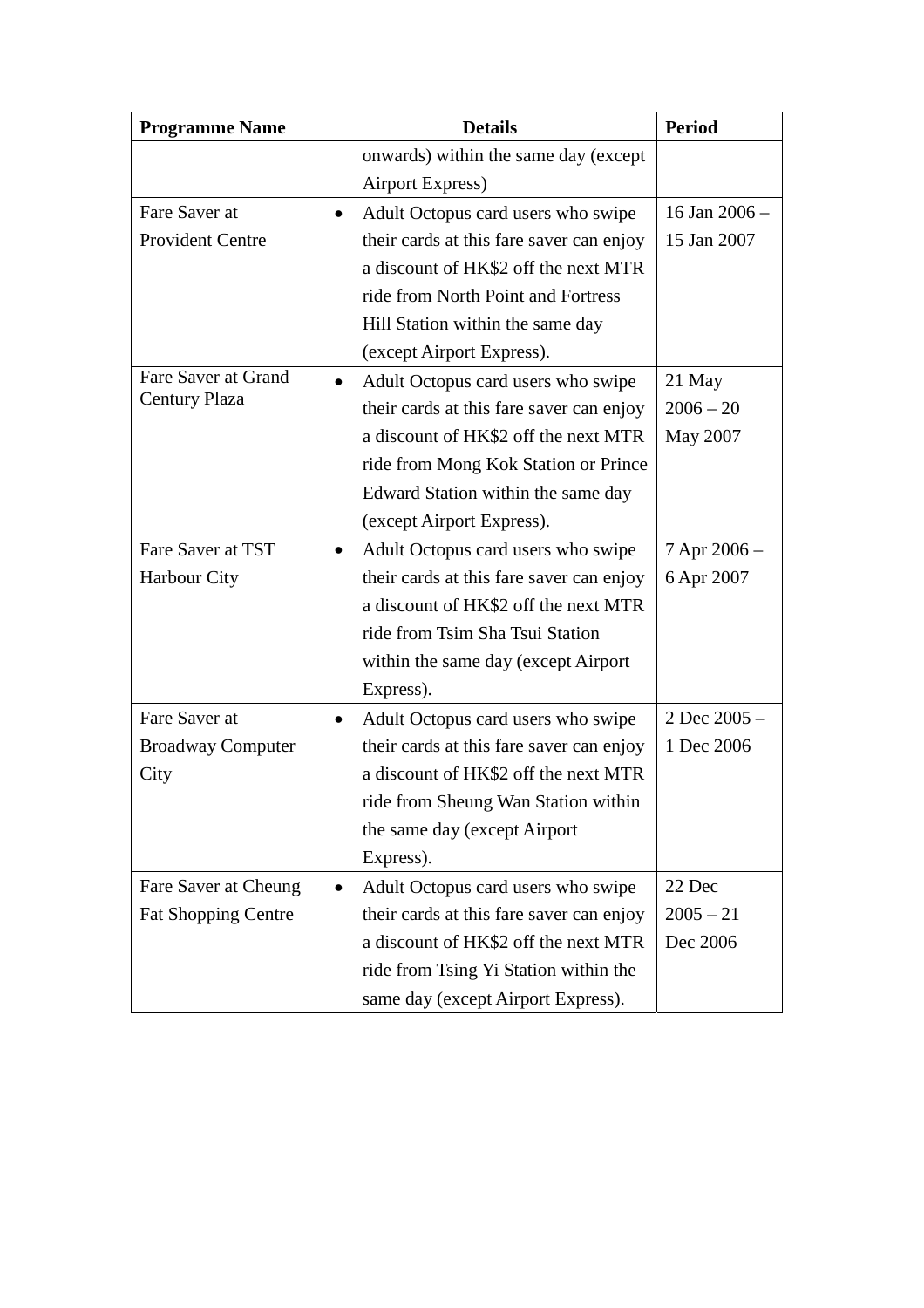# **The existing concession and promotion programmes of KCRC**

### **East Rail**

| <b>Concession</b>                                                    | <b>Promotion Period</b>                  | <b>Details</b>                                                                                                                                                                                                                                                                      |
|----------------------------------------------------------------------|------------------------------------------|-------------------------------------------------------------------------------------------------------------------------------------------------------------------------------------------------------------------------------------------------------------------------------------|
| East Rail One-Month<br>Pass                                          | 1 April 2005 – end<br>December 2006      | Passengers using their Octopus<br>can buy the East Rail<br>"One-Month Pass" for \$380 to<br>enjoy unlimited rides on East<br>Rail and Ma On Shan Rail. The<br>current \$300 "One-Month<br>Pass" users can continue to<br>enjoy the Privileged Price for<br>the next month.          |
| Ocean Park - KCR<br>Value Added Combo                                | 4 February 2006 until<br>further notice  | Concessionary fare at \$198,<br>Combo includes daytime<br>admission to Ocean Park, travel<br>on KCR and free shuttle bus<br>to/from Ocean Park.                                                                                                                                     |
| New World First<br>Ferry (Macau) - KCR<br>"Macau Premium"<br>Package | $28$ April $2006$ – end<br>December 2006 | Concessionary fare at \$280,<br>Package includes one roundtrip<br>ticket to Macau, KCR<br>Domestic Travel Pass, Macau<br>Museums Pass and privilege<br>discount coupons. In addition, a<br>Macau Pass and a KCR Lo Wu<br>Travel Pass is also available at<br>\$320.                 |
| <b>KCR Tourist Pass</b><br>Combo                                     | 16 May 2005 – end<br>December 2006       | Concessionary fare at \$80,<br>Combo includes KCR<br>Domestic Travel Pass for<br>one-day unlimited rides on East<br>Rail and West Rail to visit top<br>attractions in urban Kowloon<br>and the New Territories and a<br><b>KCR Lo Wu Travel Pass for</b><br>travel to the Mainland. |
| <b>HK-Connect</b><br><b>Transport Combo</b>                          | 24 April 2006 until<br>further notice    | Concessionary fare at \$100,<br><b>HK-Connect Transport Combo</b><br>comprises a KCR Lo Wu<br>Travel Pass $-$ is valid for two<br>standard class journeys on East<br>Rail and Ma On Shan Rail                                                                                       |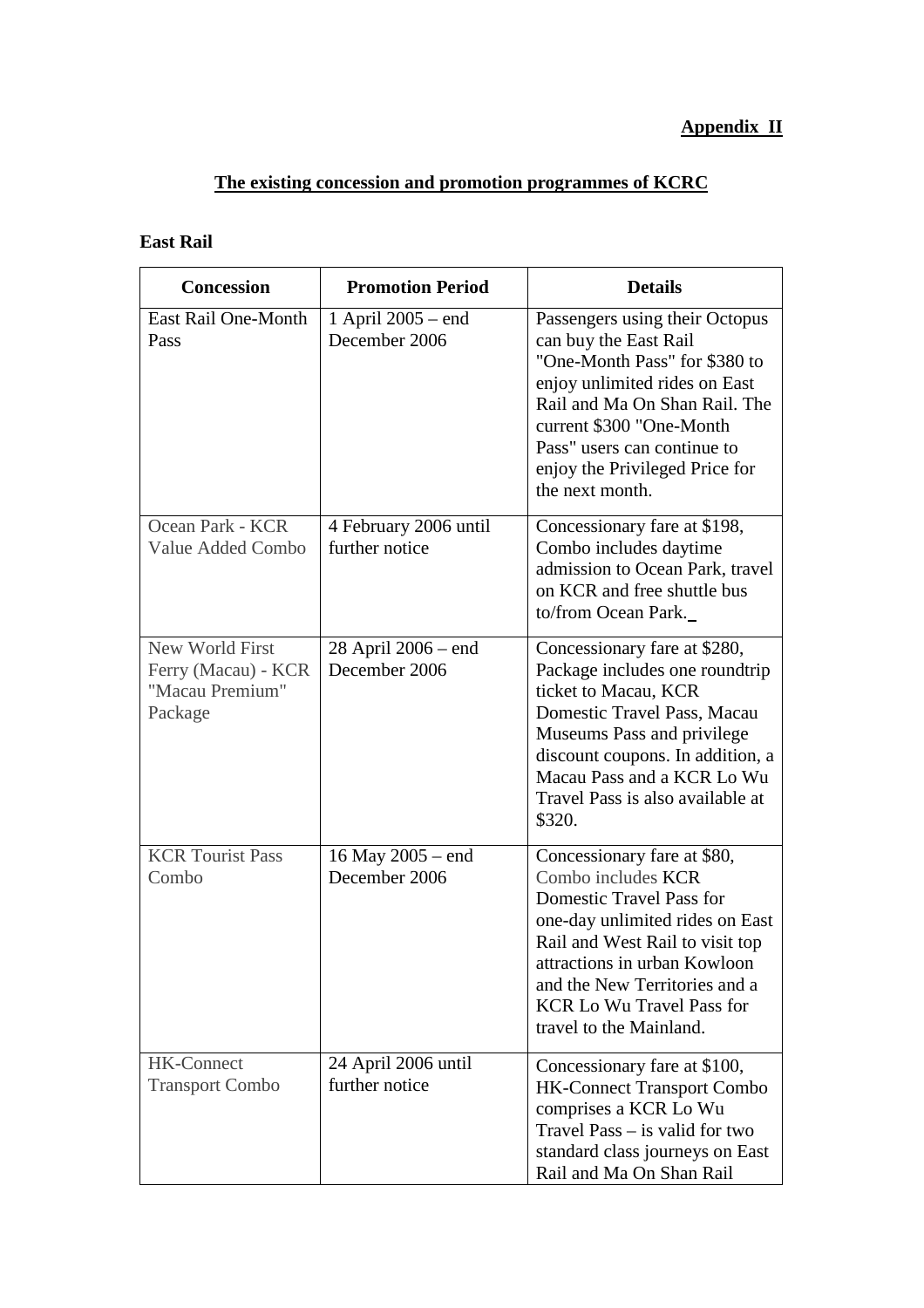| <b>Concession</b>                                                     | <b>Promotion Period</b>                | <b>Details</b>                                                                                                                                                                                                                                                                                                                                                                                                                                                                                                                                                                                                                                           |
|-----------------------------------------------------------------------|----------------------------------------|----------------------------------------------------------------------------------------------------------------------------------------------------------------------------------------------------------------------------------------------------------------------------------------------------------------------------------------------------------------------------------------------------------------------------------------------------------------------------------------------------------------------------------------------------------------------------------------------------------------------------------------------------------|
|                                                                       |                                        | to/from Lo Wu Station within<br>one month from day of<br>purchase; and a Tourist MTR<br>1-Day Pass Voucher - redeem<br>a Tourist MTR 1-Day Pass at<br>the designated MTR Customer<br>Service Centres for enjoying 24<br>hours unlimited rides starting<br>from the first MTR journey<br>(except Airport Express Line)<br>of the Tourist MTR 1-Day Pass<br>until 24 hours thereafter.<br>Besides, passengers who pay<br>additional HK\$30 can get a<br><b>KCR Domestic Travel Pass for</b><br>one-day unlimited rides on East<br>Ride standard class (except Lo<br>Wu and Racecourse stations),<br>Ma On Shan Rail, West Rail,<br>Light Rail and KCR Bus. |
| <b>KCR Railbus -</b><br>Disneyland                                    | September 2005 until<br>further notice | Concessionary fare at \$120,<br><b>KCR Railbus - Disneyland</b><br>provides integrated rail and bus<br>service for cross boundary<br>passengers travelling between<br>Lo Wu and Hong Kong<br>Disneyland. Railbus passengers<br>can travel on East Rail from Lo<br>Wu Station to Sheung Shui<br>Station, then switch to luxury<br>single-deck buses for a<br>non-stop journey from Sheung<br>Shui to Disneyland.                                                                                                                                                                                                                                          |
| KCR Taxi -<br>Disneyland                                              | September 2005 until<br>further notice | Concessionary fare at \$380,<br><b>KCR Taxi - Disneyland</b><br>provides integrated rail and taxi<br>services for a maximum of 4<br>cross boundary passsengers<br>travelling between Lo Wu and<br>Hong Kong Disneyland.                                                                                                                                                                                                                                                                                                                                                                                                                                  |
| <b>KCR Railbus -</b><br><b>Disneyland Domestic</b><br>Super-FUN Combo | 1 July $2006 - 28$<br>February 2007    | Regular Day Combo at \$325,<br>includes Hong Kong<br>Disneyland admission ticket,<br><b>KCR Domestic Travel Pass and</b><br>round-trip between East Rail<br>Sheung Shui Station and<br>Disneyland (via West Rail Kam                                                                                                                                                                                                                                                                                                                                                                                                                                     |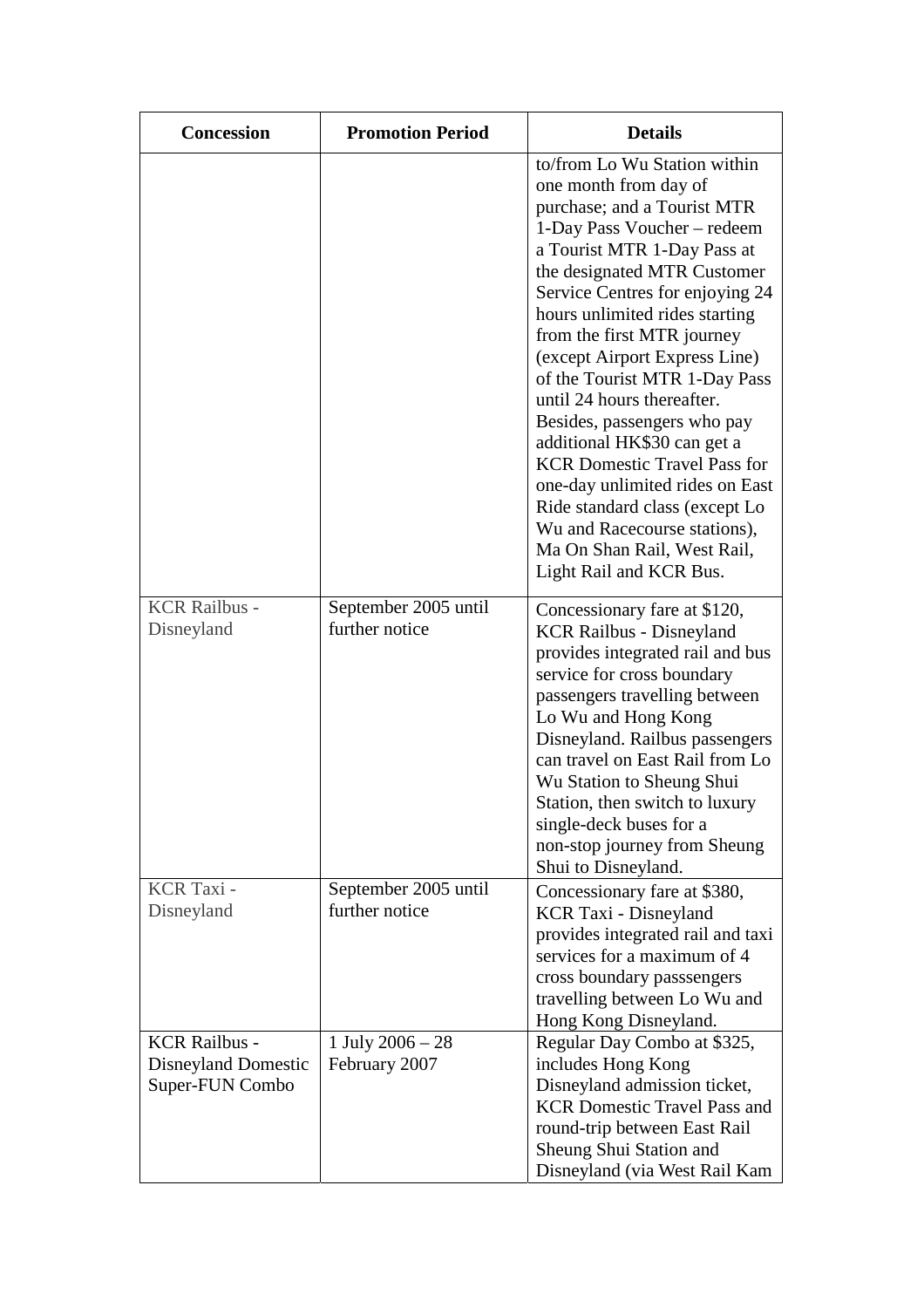| <b>Concession</b>     | <b>Promotion Period</b> | <b>Details</b>                 |
|-----------------------|-------------------------|--------------------------------|
|                       |                         | Sheung Road Station).          |
| East Rail passengers  | Until further notice    | East Rail passengers can enjoy |
| free interchange with |                         | free interchange with 4 KCR    |
| <b>KCR</b> buses      |                         | bus routes in North East New   |
|                       |                         | Territories and K16.           |

# **East Rail/Franchised Bus Interchange Concession**

| Route |                                                                             | <b>Concession</b> |                    | <b>Period</b>                             |
|-------|-----------------------------------------------------------------------------|-------------------|--------------------|-------------------------------------------|
| No.   | Route                                                                       | <b>Adult</b>      | <b>Child/Elder</b> |                                           |
| 701   | Hoi Lai Estate -<br>Mong Kok via<br>Nam Cheong<br><b>Station (Circular)</b> | Free Interchange  |                    | 22 August<br>2004 until<br>further notice |

# **East Rail/Maxicab Interchange Concession**

| Route<br>No. | Route                         | <b>Concession</b>     | <b>Period</b> |
|--------------|-------------------------------|-----------------------|---------------|
| 77M          | East Tsim Sha Tsui - Kowloon  | Flat Fare Discount of | Until further |
|              | <b>MTR Station (Circular)</b> | \$3                   | notice        |
|              |                               |                       |               |
| 78           | Tsim Sha Tsui (Hankow Road) - | Flat Fare Discount of | Until further |
|              | Island Harbourview (Circular) | \$1                   | notice        |
| 79K          | Mong Kok Station - Park       | Flat Fare Discount of | Until further |
|              | Avenue (Circular)             | \$1                   | notice        |
| 21K          | Mong Kok Station - Tai Kok    | Flat Fare Discount of | Until further |
|              | Tsui Cherry Street (Circular) | \$1                   | notice        |
| 810          | Sha Tin Central - Ma On Shan  | Flat Fare Discount of | Until further |
|              | (Villa Athena) (Circular)     | \$1                   | notice        |
| 58K          | Sheung Shui Station - Ping    | Flat Fare Discount of | Until further |
|              | Kong                          | \$0.5                 | notice        |
| 58K          | Sheung Shui Station - North   | Flat Fare Discount of | Until further |
| Special      | District Hospital (Circular)  | \$0.5                 | notice        |
| Route        |                               |                       |               |
| 501K         | Fanling Station - Yan Shing   | Flat Fare Discount of | Until further |
|              | Court (Circular)              | \$0.5                 | notice        |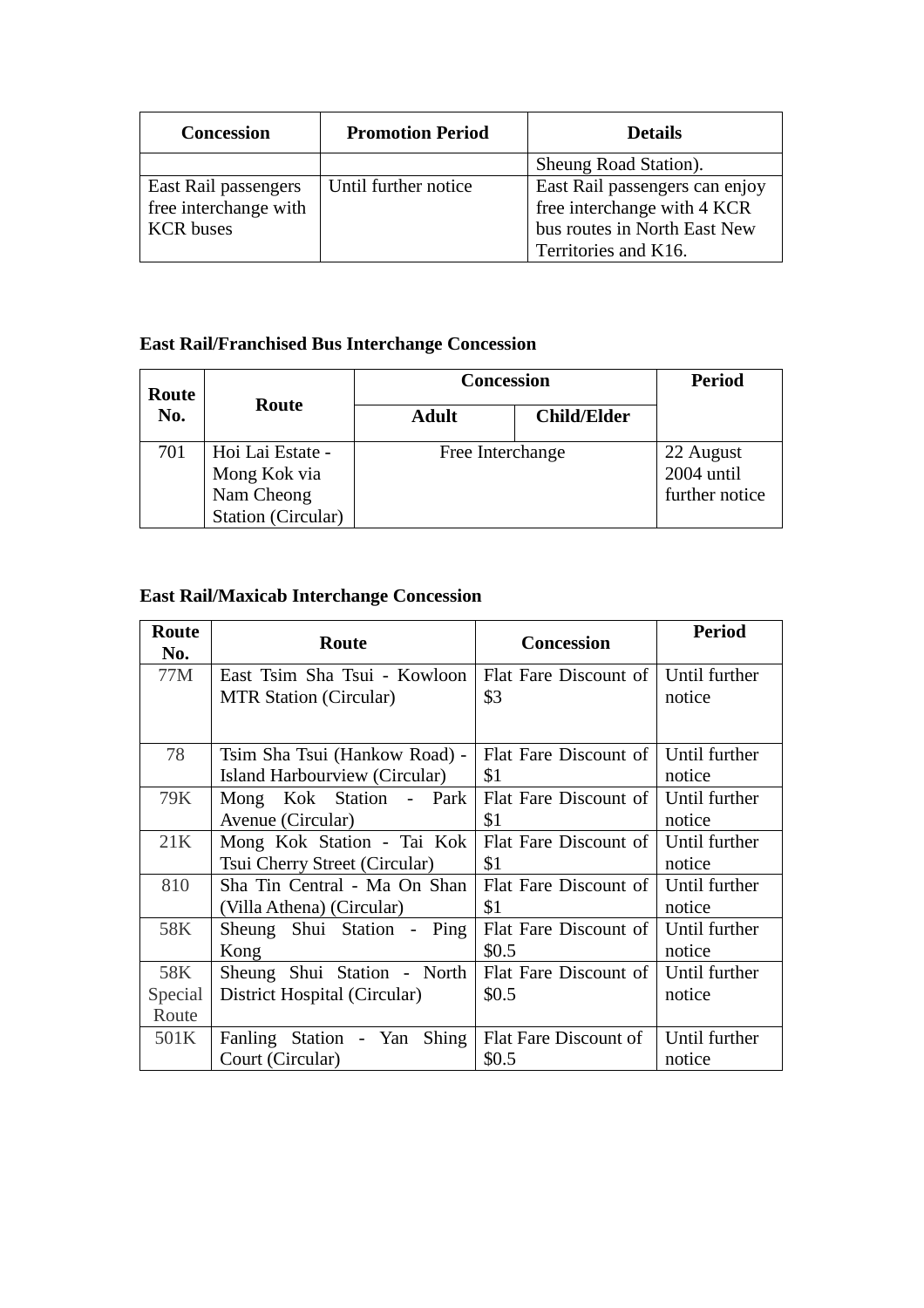#### **West Rail**

| <b>Concession</b>                                                                                                               | <b>Promotion Period</b>                   | <b>Details</b>                                                                                                                                                                                                                                                         |
|---------------------------------------------------------------------------------------------------------------------------------|-------------------------------------------|------------------------------------------------------------------------------------------------------------------------------------------------------------------------------------------------------------------------------------------------------------------------|
| <b>West Rail</b><br><b>One-Month Pass</b>                                                                                       | 1 August $2004$ – end<br>December 2006    | Passengers using their Octopus<br>can buy the West Rail<br>One-Month Pass for \$400 to<br>enjoy unlimited rides on West<br>Rail. The current \$300<br>"One-Month Pass" users can<br>continue to enjoy the Privileged<br>Price for the next month.                      |
| <b>West Rail Discovery</b><br>Pass (previously<br><b>Festival Pass)</b>                                                         | 20 December $2004 - end$<br>December 2006 | Concessionary price at \$20,<br>passenger with the West Rail<br>Discovery Pass can enjoy<br>unlimited rides on West Rail<br>and designated West Rail free<br>feeder services on the day of<br>purchase.                                                                |
| <b>West Rail</b><br>Child/Senior Citizen<br>\$2 Special<br>Concession on West<br>Rail on Sat, Sun and<br><b>Public Holidays</b> | 12 June 2004 – end<br>December 2006       | Passengers aged between 3 and<br>11, and 65 or above using<br>Octopus cards can travel on<br>West Rail to any destination for<br>just \$2 on each Saturday,<br>Sunday and public holiday.                                                                              |
| West Rail \$2 Taxi<br><b>Fare Rebate</b>                                                                                        | 20 December $2003 - end$<br>December 2006 | West Rail passengers<br>transferring from taxi will<br>receive rebate of \$2. This offer<br>only applies to Octopus card<br>users for journeys from any<br>station between Tuen Mun and<br>Kam Sheung Road to any<br>station between Tsuen Wan<br>West and Nam Cheong. |
|                                                                                                                                 |                                           |                                                                                                                                                                                                                                                                        |
| Park and Ride<br>Concession                                                                                                     | 20 December 2003 until<br>further notice  | West Rail passengers can enjoy<br>park and ride concession at Kam<br>Sheung Road Station. Day Park:<br>\$15; Hourly Rate: \$3                                                                                                                                          |
| <b>West Rail</b><br>passengers free<br>interchange with<br>Light Rail and KCR<br>buses                                          | 20 February 2003 until<br>further notice  | West Rail passengers can enjoy<br>free interchange with 12 KCR<br>bus routes in North West New<br>Territories and K16 (Light Rail<br>free interchange is provided for<br>adult fare \$3.9 or below)                                                                    |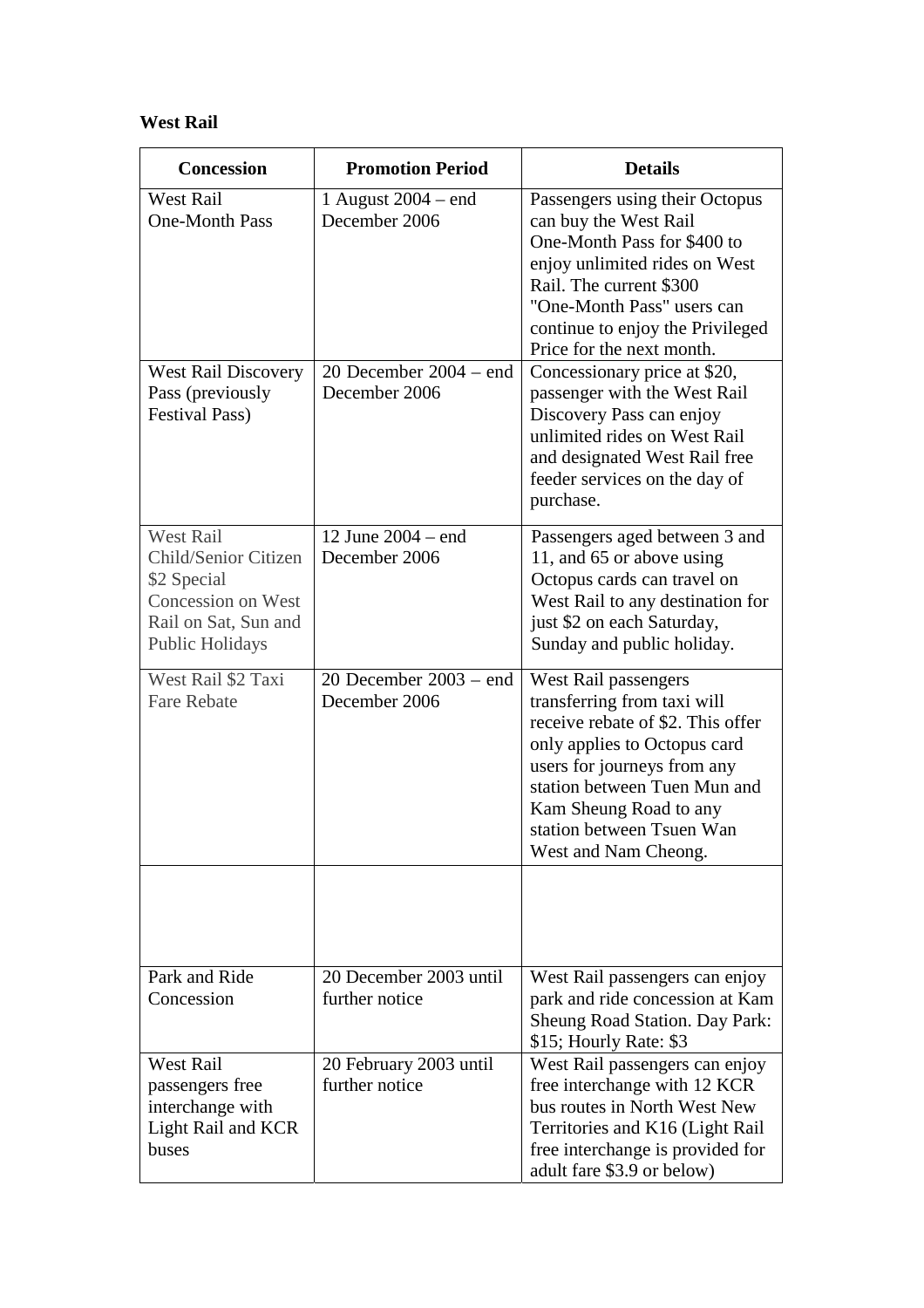|  |  | <b>West Rail/Franchised Bus Interchange Concession</b> |  |
|--|--|--------------------------------------------------------|--|
|  |  |                                                        |  |

| Route |                           |                  | <b>Concession</b>  | <b>Period</b>  |
|-------|---------------------------|------------------|--------------------|----------------|
| No.   | Route                     | <b>Adult</b>     | <b>Child/Elder</b> |                |
| 701   | Hoi Lai Estate - Mong     |                  | Free Interchange   | 22 August      |
|       | Kok via Nam Cheong        |                  |                    | $2004$ until   |
|       | Station (Circular)        |                  |                    | further notice |
| 702   | Hoi Lai Estate -          | Free Interchange |                    | 22 August      |
|       | Shamshuipo via Nam        |                  |                    | $2004$ until   |
|       | Cheong Station (Circular) |                  |                    | further notice |
| 971   | Nam Cheong Station –      | \$1.5            | \$0.8              | 20 December    |
|       | Aberdeen                  |                  |                    | $2003$ until   |
|       |                           |                  |                    | further notice |

# **West Rail/Maxicab Interchange Concession**

| Route<br>No. | Route                             | <b>Concession</b>   | <b>Period</b> |
|--------------|-----------------------------------|---------------------|---------------|
| 75           | Nam Cheong Station - Cheung       | \$2.5               | Until further |
|              | Sha Wan Castle Peak Road          |                     | notice        |
| 81K          | Mei Foo Station - Hoi Lai Estate, | Free Interchange    | Until further |
|              | Sham Mong Road (Circular)         |                     | notice        |
| 86           | Tsuen Wan West Station - Shek     | Free Interchange    | Until further |
|              | Lei                               |                     | notice        |
| 87K          | Tsuen Wan West Station - Kwai     | Free Interchange    | Until further |
|              | Fong MTR Station Metroplaza       |                     | notice        |
| 95K          | Tsuen Wan West Station - Tsuen    | Free Interchange    | Until further |
|              | Wan MTR Station                   |                     | notice        |
| 97           | Tsuen Wan Transport Complex -     | \$3.5 (Free         | Until further |
|              | <b>Wonderland Villas</b>          | interchange from/to | notice        |
|              |                                   | Tai Wo Hau)         |               |
| 99           | Tsuen Wan Transport Complex -     | \$0.4               | Until further |
|              | Riviera Gardens                   |                     | notice        |
| 301M         | Hoi Shing Road - Tsuen Wan MTR    | \$0.3\$             | Until further |
|              | Station (Circular)                |                     | notice        |
| 78           | Lok Ma Chau PTI - Tai Lam         | $$2.5$ (Adult)      | Until further |
|              | Tunnel Bus Interchange            | \$1.5 (Child /      | notice        |
|              |                                   | Elderly)            |               |
| 77           | Lok Ma Chau PTI - Tin Shui Wai    | \$1.0               | Until further |
|              |                                   |                     | notice        |
| 33           | Yuen Long (Tai Fung Street) - Ha  | \$0.5               | Until further |
|              | Pak Nai (Long Chok Hang)          |                     | notice        |
| 34           | Yuen Long (Tai Fung Street) - Lau | \$0.5               | Until further |
|              | Fau Shan                          |                     | notice        |
| 35           | Yuen Long (Tai Fung Street) - Sha | \$0.5               | Until further |
|              | Kiu (Tsim Bei Tsui)               |                     | notice        |
| 45           | Tuen Mun Town Centre - Tai Hing   | \$0.3               | Until further |
|              | Garden                            |                     | notice        |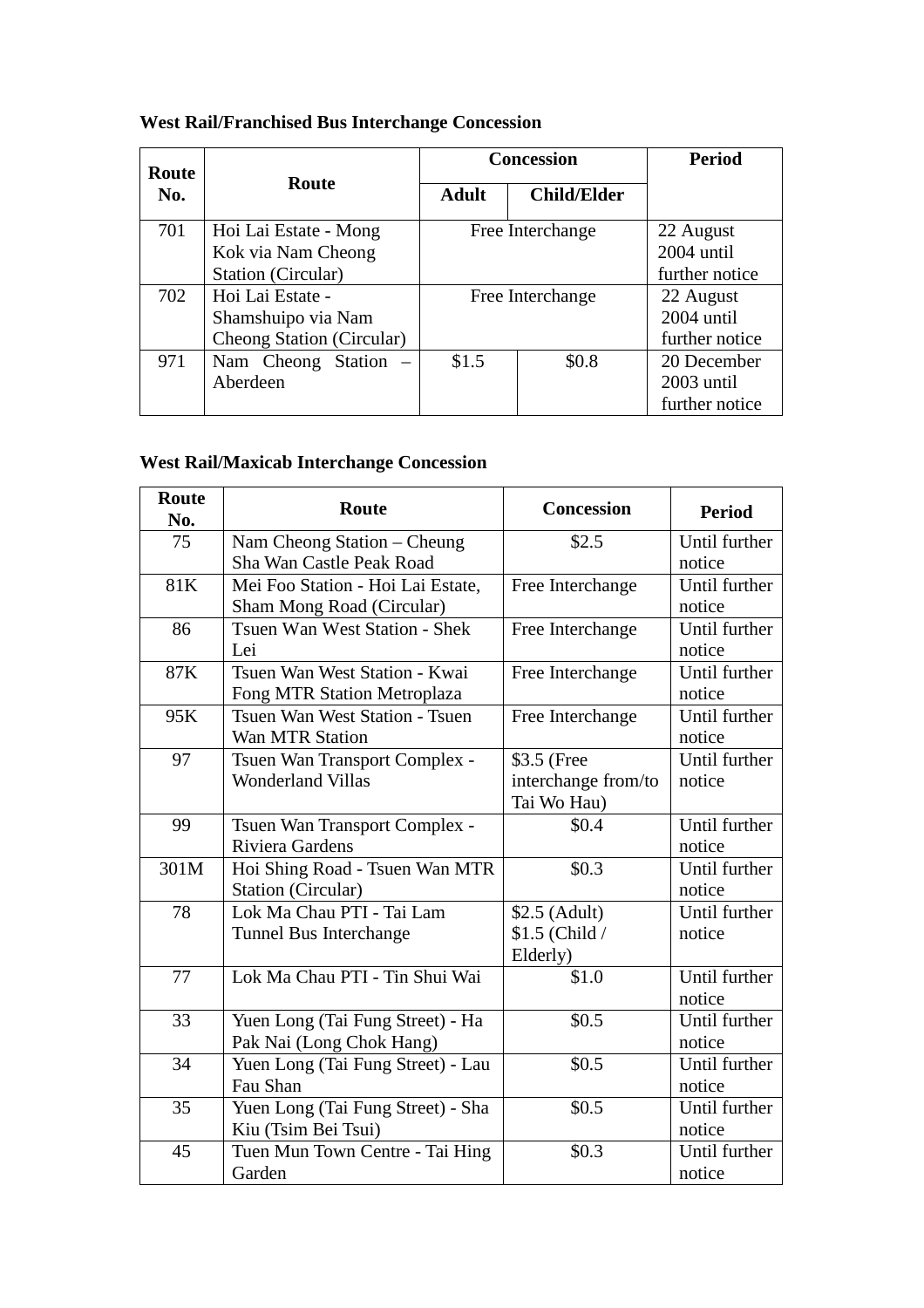| Route<br>No. | Route                                   | <b>Concession</b> | <b>Period</b>           |
|--------------|-----------------------------------------|-------------------|-------------------------|
| 46           | Fu Tai Estate - Tuen Mun Town<br>Centre | \$1.0             | Until further<br>notice |

#### **Ma On Shan Rail**

| <b>Concession</b>                 | <b>Promotion Period</b> | <b>Details</b>                                                                                                                                                                                                     |
|-----------------------------------|-------------------------|--------------------------------------------------------------------------------------------------------------------------------------------------------------------------------------------------------------------|
| Ma On Shan Rail<br>One-Month Pass | June 2006               | January 2006 – end   Concessionary price at \$200,<br>passengers can enjoy unlimited<br>rides on Ma On Shan Rail as<br>well as for combined journeys<br>on East Rail (standard class<br>only) and Ma On Shan Rail. |

#### **Ma On Shan Rail/Maxicab Interchange Concession**

| Route No. | Route                                                                    | <b>Concession</b>                    | <b>Period</b>           |
|-----------|--------------------------------------------------------------------------|--------------------------------------|-------------------------|
| 803       | Hin Keng - Lee On                                                        | Flat Fare Discount of \$1            | Until further<br>notice |
| 804       | Kwong Yuen - Hin Keng                                                    | Flat Fare Discount of \$1            | Until further<br>notice |
| 807B      | University Station - Shui<br>Long Wo (Circular)                          | Flat Fare Discount of \$1            | Until further<br>notice |
| 807K      | University Station -<br><b>Tseng Tau</b>                                 | Flat Fare Discount of \$1            | Until further<br>notice |
| 808       | Kam Ying Court - Prince<br>of Wales Hospital                             | Flat Fare Discount of \$1            | Until further<br>notice |
| 808P      | Heng On Estate - Prince<br>of Wales Hospital                             | Flat Fare Discount of \$1            | Until further<br>notice |
| 809A      | <b>Shatin Station (Pai Tau</b><br>Street) - Sha Kok Street<br>(Circular) | Flat<br>Fare<br>Discount of<br>\$0.5 | Until further<br>notice |
| 809K      | Shatin Station (Pai Tau<br>Street) - Shui Chuen Au<br>Street (Circular)  | Flat<br>Discount of<br>Fare<br>\$0.5 | Until further<br>notice |
| 810       | Sha Tin Central - Ma On<br>Shan (Villa Athena)<br>(Circular)             | Flat Fare Discount of \$1            | Until further<br>notice |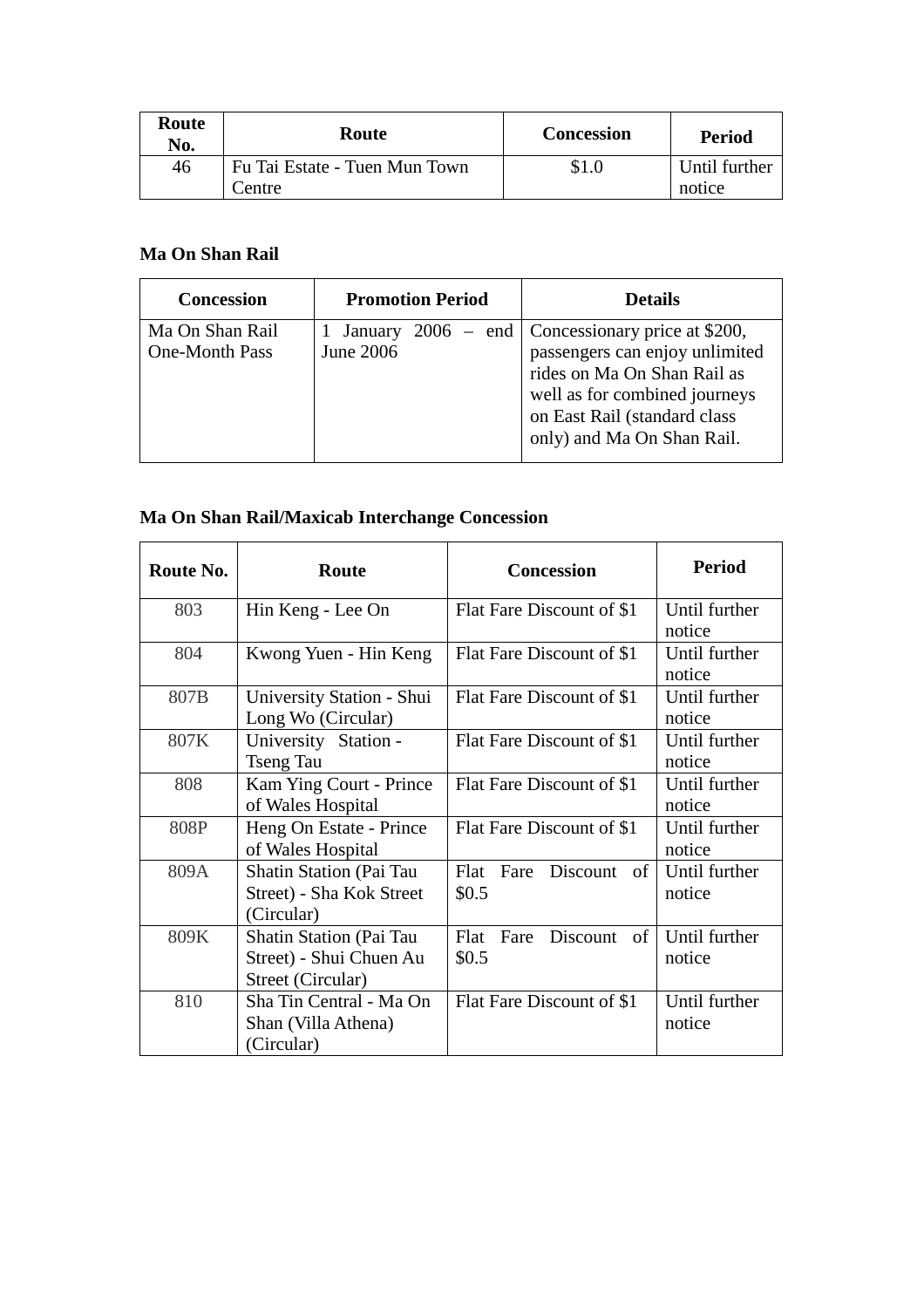# **Light Rail**

| <b>Concession</b>        | <b>Promotion Period</b> | <b>Details</b>                   |
|--------------------------|-------------------------|----------------------------------|
| Light Rail               | End 1997 until further  | Personalised Octopus holders     |
| Personalised             | notice                  | can enjoy Frequent User Bonus    |
| Octopus Frequent         |                         | Scheme for taking the            |
| <b>User Bonus Scheme</b> |                         | subsequent journeys. (Adult:     |
|                          |                         | HK\$3 bonus for every HK\$30     |
|                          |                         | of Light Rail travel accumulated |
|                          |                         | within 6 days; Child/Senior      |
|                          |                         | citizen: HK\$1.5 bonus for       |
|                          |                         | every HK\$15 of Light Rail       |
|                          |                         | travel accumulated within 6      |
|                          |                         | days; Student: HK\$3.4 bonus     |
|                          |                         | for every HK\$12 of Light Rail   |
|                          |                         | travel accumulated within 4      |
|                          |                         | days.)                           |
| Light Rail               | 20 February 2003 until  | Light Rail passengers can enjoy  |
| passengers free          | further notice          | free interchange with 12 KCR     |
| interchange with         |                         | bus routes in North West New     |
| <b>KCR</b> buses         |                         | <b>Territories</b>               |
|                          |                         |                                  |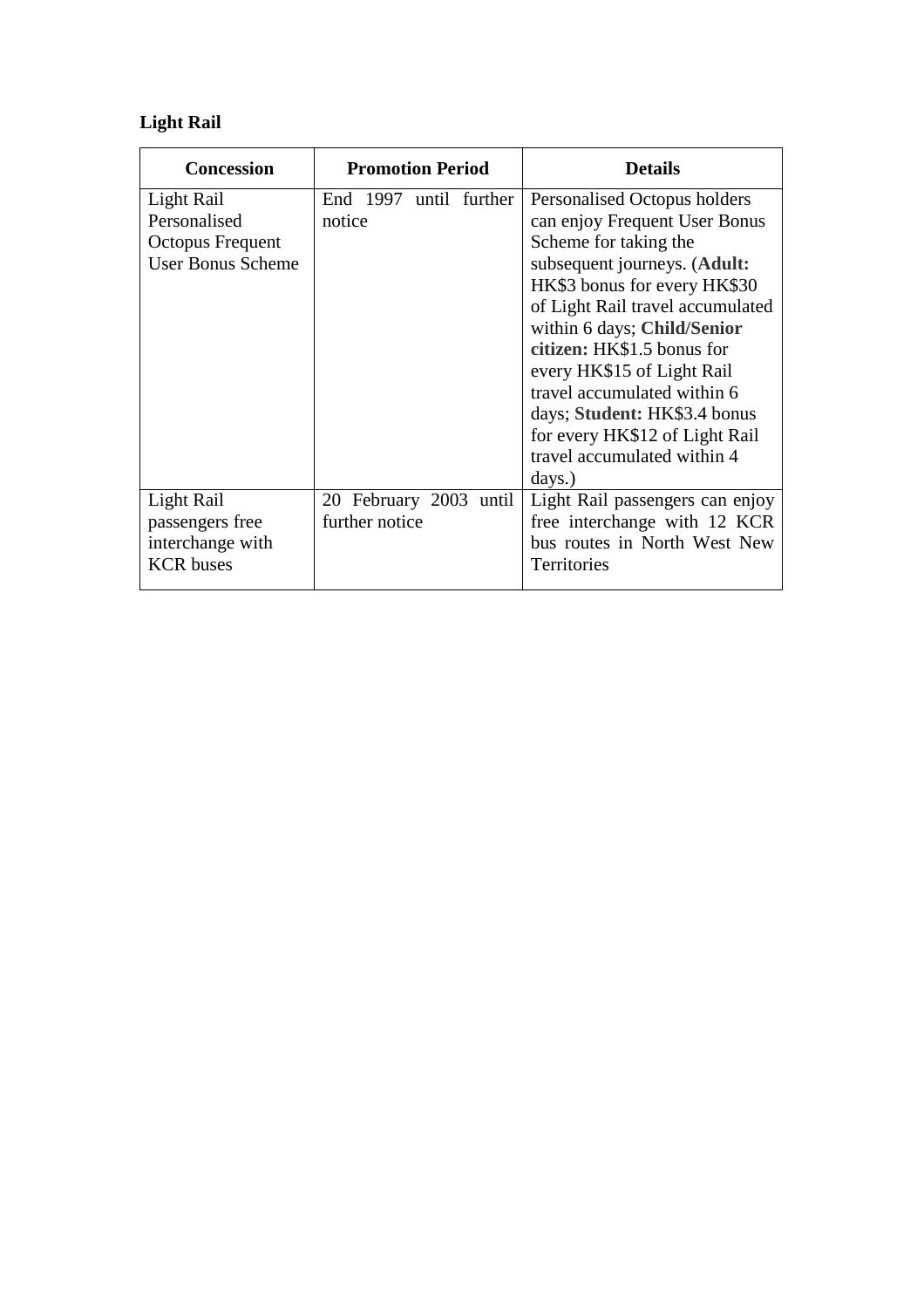#### **Appendix III**

# **Promotional / Concessionary Fare Schemes on the Airport Express Line**

| <b>Scheme</b>                | <b>Details</b>                                                                                                                      | <b>Period</b>  |
|------------------------------|-------------------------------------------------------------------------------------------------------------------------------------|----------------|
| <b>Airport Staff Octopus</b> | Up to 64% off Airport Express single journey fares for all workers working in the airport and<br>$\blacksquare$                     | Dec 1998       |
|                              | AsiaWorld Expo who apply for a special Airport Staff personalized Octopus.                                                          | onwards        |
| <b>Airport Express Group</b> | Airport Express passengers can travel by using group tickets: group tickets for two persons from<br>$\blacksquare$                  | 1 Mar $2005 -$ |
| <b>Tickets</b>               | Hong Kong, Kowloon and Tsing Yi Stations to Airport Station are HK\$160, HK\$140 and HK\$90                                         | 30 Nov 2006    |
|                              | respectively; those for three persons are HK\$210, HK\$190 and HK\$125; those for four persons are<br>HK\$250, HK\$220 and HK\$150. |                |
| "Ride to Rewards"            | Hong Kong ID Card holders with Octopus Card can enroll in the programme on the Corporation's<br>$\blacksquare$                      | 1 Jan $2006 -$ |
| Programme $-A$               | website. Successful enrollees will receive one bonus point on their Octopus Card for every normal                                   | 31 Dec 2006    |
| programme targeting          | fare-paid ride taken on the Airport Express. After collecting seven points within the designated                                    |                |
| frequent AEL users.          | period, they will be able to redeem a complimentary Airport Express Single Journey Ticket voucher                                   |                |
| The more they ride on        | (a maximum of 12 vouchers can redeemed) or 500 Asia Miles.                                                                          |                |
| AEL, the faster they         | New gift of 3,500 Dragon Points (membership points for Dragonair VISA card) is available for<br>$\blacksquare$                      |                |
| accumulate bonus points      | redemption of 7 points commencing 8 March 06.                                                                                       |                |
| for redeeming special        | New enrollers will receive a coupon which entitles them to a one-off 50% discount on an Airport                                     |                |
| offers.                      | Express Round Trip as a welcome gift.                                                                                               |                |
| Tsing $Yi / Kowloon$ ->      | From 7:00 a.m. to 10:00 a.m., Monday to Saturday (except public holidays), passengers can take the<br>$\blacksquare$                | 15 Jan 2006 -  |
| Hong Kong Morning            | Airport Express services from Tsing Yi and Kowloon Station to Hong Kong Station at a special rate                                   | 14 Jan 2007    |
| <b>Express Service</b>       | of HK\$20 per trip.                                                                                                                 |                |
| Sales through Travel         | Airport Express tickets are available for sale at these agents to the general public at discounted<br>$\blacksquare$                | Jul 1998       |
| Agents                       | prices.                                                                                                                             | onwards        |
| Cathay Pacific (CX)          | CX passengers holding a valid boarding pass or air ticket within 7 days of arrival in HK with<br>$\blacksquare$                     | Apr $2005 -$   |
| <b>Worldwide Promotion</b>   | coupons could buy Round Trip Ticket at single journey ticket fare.                                                                  | 15 Apr 2007    |
| (Yum Sing)                   |                                                                                                                                     |                |
|                              |                                                                                                                                     |                |